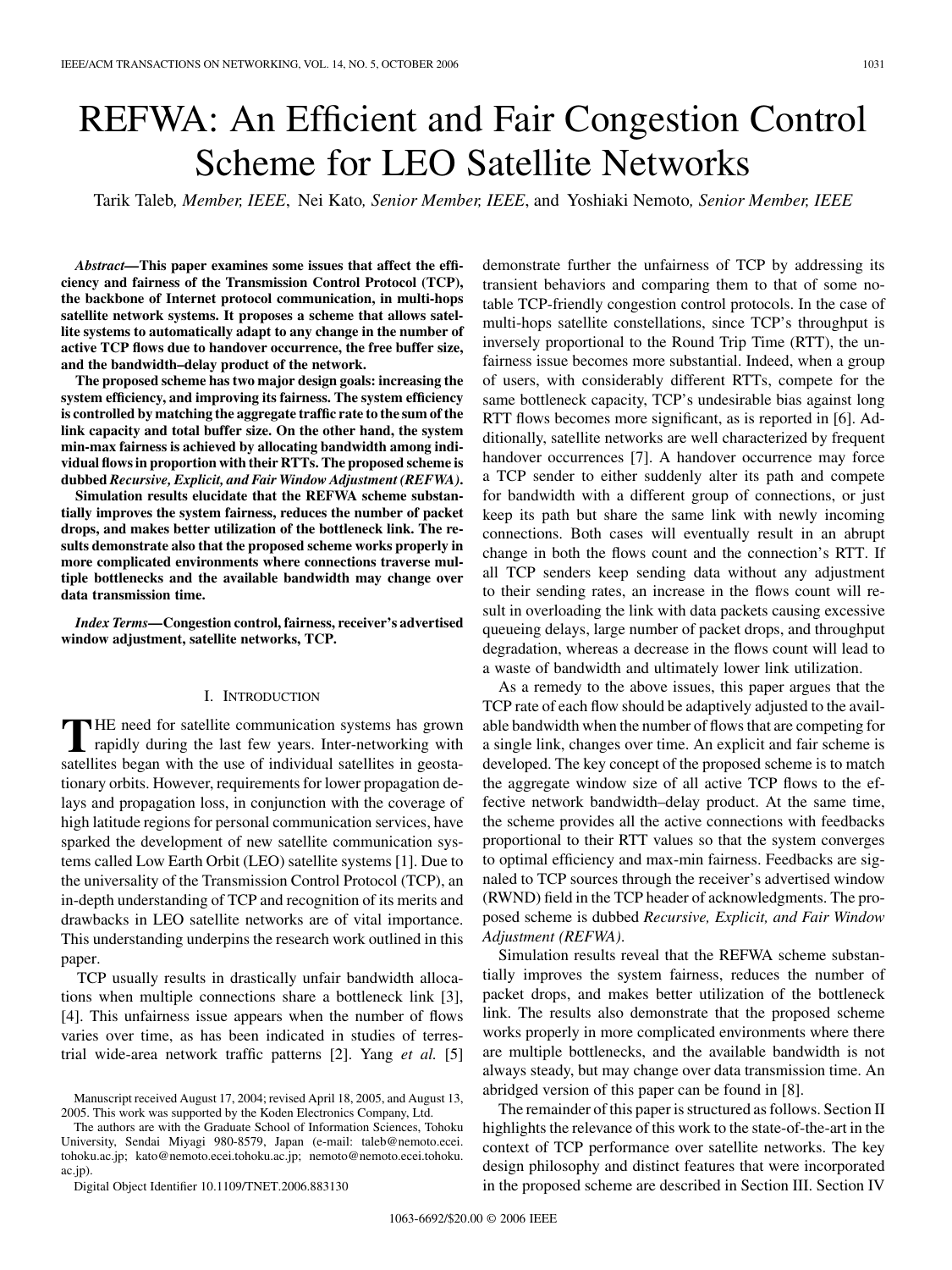<span id="page-1-0"></span>portrays the simulation philosophy in addition to defining various details for the setting of parameters. Simulation results are presented in [Section V.](#page-4-0) [Section VI](#page-9-0) discusses some implementation issues and previews some of the extension work that is under investigation to further improve the overall performance of the proposed scheme. The paper concludes in [Section VII](#page-10-0) with a summary recapping the main advantages and achievements of the proposed scheme.

## II. STATE-OF-THE-ART RELATED WORK

After nearly two decades since its standardization, the TCP protocol has seen deployment at unforseen scale. Despite the widespread acceptance of TCP/IP in terrestrial networks, its performance over satellite networks is still limited due to a number of reasons related to the protocol syntax and semantics [\[9\]](#page-12-0). The remainder of this section describes the main post-standard improvements that have been devised in recent literature to overcome the shortcomings of TCP in satellite networks.

To diminish the negative impact slow start has on performance, the congestion window is initially set to a value larger than one packet but smaller than four packets in size [\[10\]](#page-12-0). Despite the advantages of this operation in improving the TCP throughput, there are several problems. Most notably an increased value of the initial window would increase the burstiness of the sender and could exacerbate existing congestion in a network. Akyildiz *et al.* [\[11\]](#page-12-0) have investigated the usage of low-priority dummy segments to probe the availability of network resources without carrying any new information to the sender. In TCP/SPAND [\[12\],](#page-12-0) network congestion information is cached at a gateway and shared among many co-located hosts. Using this congestion information, TCP senders can make an estimate of the optimal initial congestion window size at both connection start up and restart after an idle time. Other researchers have discussed the potential of a technique called TCP Spoofing [\[13\]](#page-12-0), [\[14\]](#page-12-0). In this technique, a router near the TCP sender prematurely acknowledges TCP segments destined for the satellite host. This operation gives the source the illusion of a short delay path speeding up the sender's data transmission. Another similar concept is TCP Splitting where a TCP connection is split into multiple connections with shorter propagation delays [\[15\].](#page-12-0)

In short, many researchers have investigated the performance of TCP in satellite networks. However, the central theme in their pioneering studies pertains only to efficiency issues, mainly to problems related to the slow-start phase, whereas TCP behavior under many competing flows in satellite networks has not been sufficiently explored. It is worth noting that all of the improvements described so far are confined to the TCP entities at the connections end-points. The rest of this section surveys the recently proposed mechanisms that require network infrastructure support, e.g., changes in Internet routers.

Current TCP implementations do not communicate directly with the network elements for explicit signaling of congestion control. TCP sources infer the congestion state of the network only from implicit signals such as the arrival of ACKs, timeouts, and receipt of duplicate acknowledgments (dupACKs). In the absence of such signals, the TCP congestion window increases to the maximum socket buffer advertised by the receiver. In the case of multiple flows competing for the capacity of a given link, this additive increase policy will cause severe congestion, degraded throughput, and unfairness.

One approach to control congestion is to employ scheduling mechanisms, fair queueing, and intelligent packet-discard policies such as Random Early Marking (REM) [\[16\]](#page-12-0) and Random Early Discard (RED) [\[17\]](#page-12-0) combined with Explicit Congestion Notification (ECN) [\[18\]](#page-12-0). These policies require a packet loss to create an early signal of the network congestion to TCP sources. However, in the case of large delay links (e.g., satellite links), these policies become inefficient and may still cause timeouts forcing TCP senders to invoke the slow-start phase. By the time the source starts decreasing its sending rate because of a packet loss, the network may already be overly congested. Low *et al.* [\[19\]](#page-12-0) have shown through mathematical analysis the inefficiency of these Active Queue Management schemes (AQM) in environments with high bandwidth–delay product such as satellite networks.

AQM limitations can be mitigated by adding some new mechanisms to the routers to complement the endpoint congestion avoidance policy. These mechanisms should allow network elements between a TCP source and a TCP destination to acknowledge the source with its optimal sending rate. By so doing, the whole system becomes self-adaptive to traffic demands and more active in controlling congestion and buffer overflows. To cope with TCP limitations in high bandwidth–delay product networks, several studies have been conducted providing valuable insight into TCP dynamics in such environments. TCP-Vegas [\[20\]](#page-12-0) attempts to compute the optimal setting of the window size based on an estimate of the bandwidth–delay product for each TCP connection. As knowledge of the RTT and the bandwidth–delay product of the network is not usually available at network elements, TCP-Vegas requires extensive modifications to current TCP implementations in end-systems.

Katabi *et al.* [\[21\]](#page-12-0) proposed a new congestion control scheme, eXplicit Control Protocol (XCP). The scheme substantially outperforms TCP in terms of efficiency in high bandwidth–delay product environments. However, the main drawback of this protocol is that it assumes a pure XCP network and requires significant modifications at the end-system. Explicit Window Adaptation (EWA) [\[22\]](#page-12-0) and WINdow TRAcking and Computation (WINTRAC) [\[23\]](#page-12-0) suggest an explicit congestion control scheme of the window size of TCP connections as a function of the free buffer value similar in spirit to the idea of Choudhury *et al.* [\[24\].](#page-12-0) Since the computed feedback is a function of only buffer occupancy and does not take into account link delay or link bandwidth, the two schemes are likely to run into difficulty when faced with high bandwidth or large delay links similarly to AQMs. Additionally, EWA and WINTRAC achieve fairness only in the distribution of the maximum achievable window size. The two schemes remain grossly unfair towards connections with high variance in their RTTs distribution.

In the sphere of TCP behavior under many competing flows in satellite networks, [\[25\]](#page-12-0) and [\[26\]](#page-12-0) appear to be the first comprehensive papers that introduce the idea of explicit signaling and jointly address both efficiency and fairness of TCP in broadband satellite networks. The basic idea behind the two papers is to adjust the window size of all active TCP flows to the network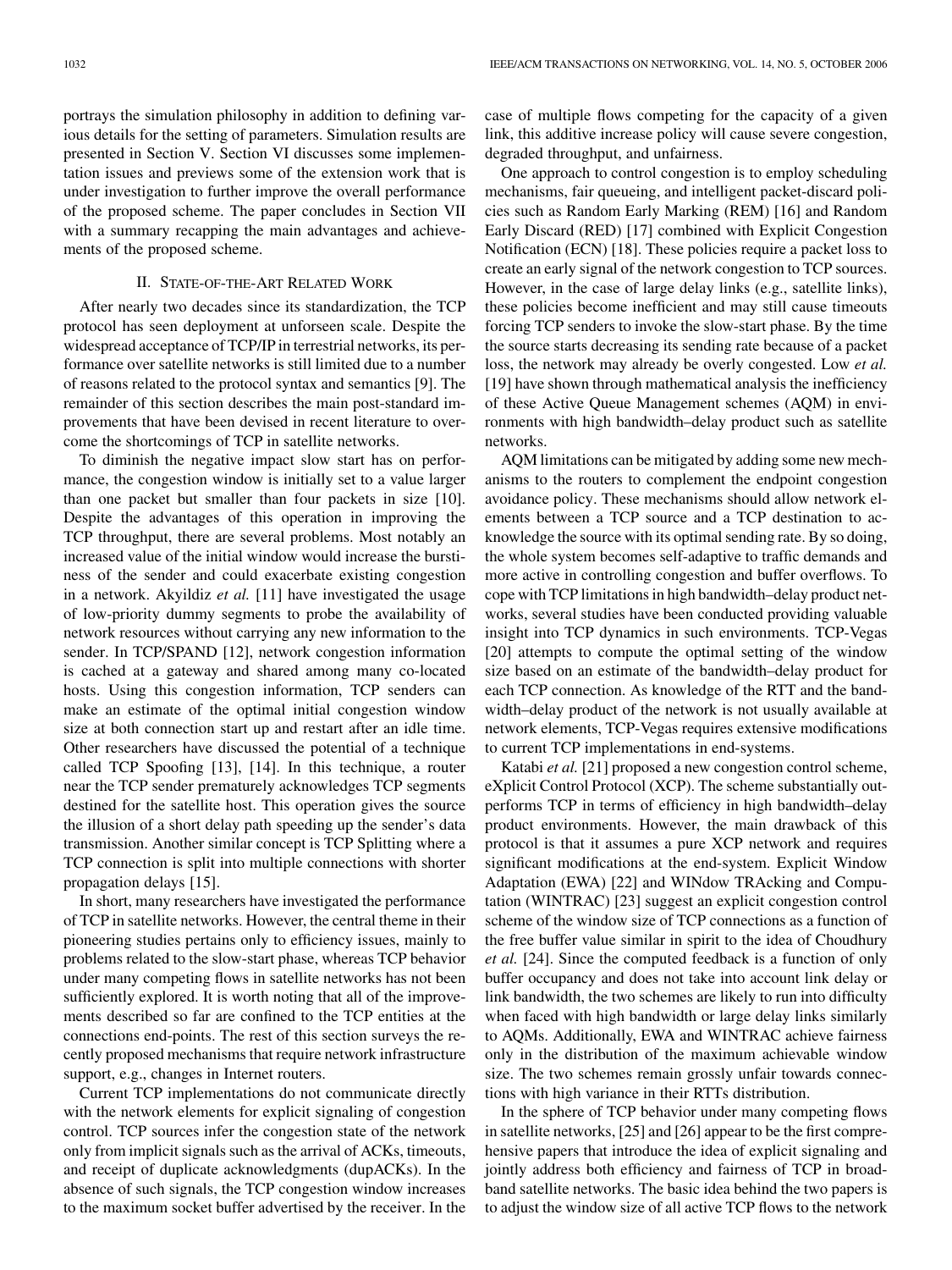<span id="page-2-0"></span>pipe which was assumed to be constant during the data transmission time. The papers considered only a simple network environment. It was assumed that only one bottleneck was traversed by many connections and that all flows always made full use of their allocated windows. It was also assumed that the bandwidth available to TCP flows remained steady over time. However, these assumptions are not generally valid and different situations are likely to pose some limitations on the performance of the proposed solution. For instance, when there are multiple bottlenecks, a TCP connection may send data with rates fed back by a given bottleneck but smaller than the windows allocated by the other bottlenecks. This will obviously cause the underutilization of the latter. In addition, due to the variability of higher priority traffic, the available bandwidth is not always steady and may change over data transmission time. These kind of situations may attenuate the performance of the scheme proposed in [\[25\]](#page-12-0) and [\[26\].](#page-12-0)

## III. OPERATIONAL OVERVIEW OF THE REFWA SCHEME

This section presents an operational overview of the feedback computation. Before delving into details of the proposed scheme, it should be stated that this research work considers the type of satellite constellations where satellites are supported by routing and path pinning capabilities at flow level. The Inter-Satellite Link (ISL) delay is assumed to be constant as well. First, there is a description of how the scheme exploits some features of satellite networks to make an approximate estimate of flows RTTs and the bandwidth–delay product of the network.

# *A. Key Concepts of REFWA*

*1) Estimate of Flows RTT:* Prior knowledge of the RTT estimates is usually not available at network elements in terrestrial networks. However, in the case of multi-hops LEO satellite constellations, flows RTT can be handled by a simple monitoring of hops count in the backward and forward traffic of each flow. The hops count of each flow can be easily computed from the time-to-live (TTL) field in the IP header of both ACK and data packets [\[27\].](#page-12-0) Let  $H_b$  and  $H_f$  denote the number of hops traversed by an acknowledgment packet in the backward traffic and the number of hops traversed by a data packet in the forward traffic before entering the router in question, respectively. Having the ISL delay constant and omitting the contribution of queueing delays in the one-way propagation delay, the connection RTT estimate can be approximated as

$$
RTT \approx 2 \cdot (H_b + H_f + 2) \cdot ISL_{delay}
$$
 (1)

where  $ISL_{delay}$  denotes the ISL delay. Admittedly, it should be emphasized that with almost full utilization of network resources, queueing delays can not be negligible and may represent a significant portion of the total propagation delay. However, the interest of this paper is not to have an accurate estimate of the connections RTTs but rather approximate values of RTTs. Indeed, as it will be clarified by the simulation results presented in the paper, the omission of queueing delays in the RTT estimate does not hinder the good performance of the proposed scheme, and that is the case even in the presence of bottlenecks.

*2) Flows State Table:* Using knowledge of the RTT estimates, flows are grouped according to the number of hops they traverse. Each group of flows is identified by a group ID. At each satellite, a group  $G$  is defined as the set of flows that traverse the same number of hops and thus have equal RTTs,  $RTT_G$ . Flows are identified by a flow ID and are defined as streams of packets sharing the quintuple: source and destination addresses, source and destination port numbers, and the protocol field. In the case of IPv6, the flow ID can be simply deduced from the flow label. A flow is considered to be in progress if the time elapsed since its last packet transmission time is inferior to a predetermined threshold  $\delta$ . This threshold  $\delta$  is periodically updated to the most recent estimate of the average RTT of active flows,  $RTT_{avg}$  ( $\delta = RTT_{avg}$ ).

To best explain the computation of the threshold  $\delta$ , let's consider two time slots,  $[t_{n-1}; t_n]$  and  $[t_n; t_{n+1}]$ . Let us assume that a satellite router is currently performing within the time slot  $[t_n;t_{n+1}]$ . At the current time, the satellite router knows about the number of active flows that traversed the satellite during the previous time slot  $[t_{n-1}; t_n]$ , and the average of their RTT estimates,<sup>1</sup> RTT<sub>avg</sub>. The threshold  $\delta$  of the current time slot  $[t_n;t_{n+1}]$  is simply set to the  $\text{RTT}_{\text{avg}}$  of the previous time slot. And the time slot  $[t_n; t_{n+1}]$  is decided in such a way that its length is equal to  $\text{RTT}_{\text{avg}}$  ( $\text{RTT}_{\text{avg}} = t_{n+1} - t_n$ ). Flows are counted periodically every  $\text{RTT}_{\text{avg}}$  time and routers on-board the satellites should create a new entry in the table whenever a new flow is detected. Note that estimating parameters over intervals longer than  $\text{RTT}_{\text{avg}}$  will tend to ignore short flows leading to a sluggish response, while estimating parameters over shorter intervals will lead to erroneous estimates which ultimately affect the effectiveness of the proposed scheme [\[28\], \[29\]](#page-12-0).

*3) Correlation Between a Connection RTT and Its Throughput:* Due to the fundamental dynamics of TCP, there is a significant bias towards shorter connections when considering the individual throughput of connections with different RTTs. Being interested in quantifying this discrimination, several studies have shown that the average throughput of a TCP connection is inversely proportional to  $RTT^{\beta}$  [\[4\], \[30\],](#page-12-0) where *RTT* is the connection's round-trip time and  $1 \le \beta < 2$ . In order to make the system converge to max-min fairness, the proposed scheme exploits this attribute as will be shown hereafter.

# *B. Feedback Computation Method*

Let  $\text{RTT}_{\text{avg}}$  denote the average RTT of all active flows traversing a satellite. At time  $(t = n \cdot RTT_{avg})$ , the feedback value of flows that belong to the  $\kappa$ th group is computed as

$$
F_{\kappa}(n) = \frac{\operatorname{RTT}_{\kappa}^{\alpha}}{\sum_{j=1}^{M} n_j \cdot \operatorname{RTT}_{j}^{\alpha}} \cdot \Upsilon(n)
$$

$$
\Upsilon(n) = \Upsilon(n-1) + \phi \left( Bw \cdot \operatorname{RTT}_{\text{avg}} - \Upsilon(n-1) \right)
$$

$$
+ \psi \left( B - Q(n-1) \right) \tag{2}
$$

where  $M$ ,  $B$ , and  $Bw$  are the total number of flows groups, the router's buffer size, and the link bandwidth, respectively.

<sup>1</sup>This value is referred to as the most recent estimate of the average RTT, and can be counted using the Exponentially Weighted Moving Average (EWMA) algorithm.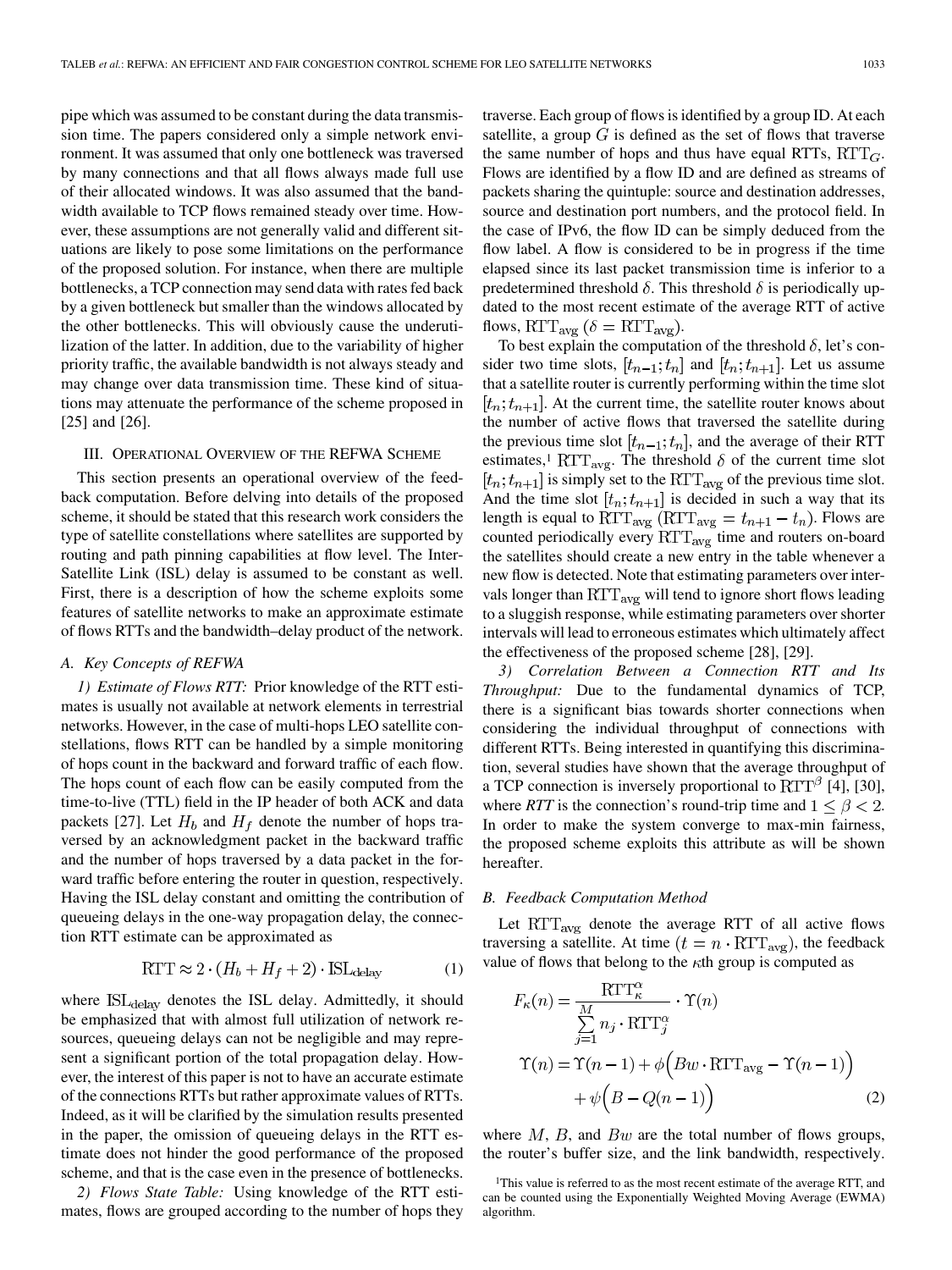<span id="page-3-0"></span> $n_i$  and RTT<sub>i</sub> denote the size of the jth group and the RTT value of its flows, respectively.  $\Upsilon(n)$  and  $Q(n)$  denote the aggregate TCP window size and the router's queue occupancy at time  $(t = n \cdot \text{RTT}_{\text{avg}})$ .  $\alpha$ ,  $\phi$ , and  $\psi$  are constant parameters, whose influence on the system efficiency and fairness will be discussed later in the simulation results. In the rest of this paper,  $\alpha$  is referred to as the skew factor of the system. Notice that setting  $\alpha$  to values smaller than one aggravates TCP's undesirable bias towards short RTT flows while setting  $\alpha$  to values larger than one yields a bias in favor of long RTT flows. Observe also that  $\phi$  and  $\psi$  play a significant role in exploiting the system spare bandwidth and free buffer size, respectively. In other words, in the case of large values of  $\phi$  and  $\psi$ , when some connections are not making full use of their allocated bandwidths during the interval time  $[(n-1)RTT_{\text{avg}}, nRTT_{\text{avg}}]$ , the spare bandwidth,  $(Bw \cdot \text{RTT}_{\text{avg}} - \Upsilon(n-1))$ , will increase and the buffer occupancy,  $Q(n-1)$ , will go down causing an increase in the computed feedbacks of the other connections at time  $(t = n \cdot RTT_{avg})$ . This will help to fully utilize the link capacity while maintaining small buffer sizes. It should be recognized also that  $\Upsilon(n)$  is computed in a recursive manner, hence the name of the proposed scheme, *Recursive, Explicit, and Fair Window Adjustment (REFWA)*

One of the most interesting attributes of this feedback computation method is that it allows the system to automatically adapt to the number of active TCP flows,2 the free buffer size,<sup>3</sup> and the bandwidth–delay product of the network. As previously discussed, most traditional self-adaptive schemes base their computed feedback on only buffer occupancy and do not take into account link delay or link bandwidth. Similarly to AQMs, these schemes are inefficient in environments with high bandwidth–delay product such as satellite networks [\[19\]](#page-12-0). The addition of the bandwidth–delay product of the network to the feedback computation aims to deal with such an issue. Another benefit of the proposed feedback computation method is that it controls the efficiency of the system by matching the aggregate traffic rate to the link capacity and total buffer size. This attribute eventually helps to adjust the protocol's aggressiveness and to prevent persistent queues from forming. To achieve min-max fairness, the first term of [\(2\)](#page-2-0) re-allocates bandwidth between individual flows in proportion with their RTTs.

# *C. Feedback Signaling Method*

The window feedback is computed every  $\text{RTT}_{\text{avg}}$  time and is written in the receiver's advertised window (RWND) field carried by the TCP header of acknowledgment packets similarly in spirit to the EWA [\[22\]](#page-12-0) and WINTRAC [\[23\]](#page-12-0) approaches. RWND adjustment requires the ability of the router to separate ACK packets from data packets. This ACK packet identification can be easily carried out by examining the ACK bit in the TCP packet header. Indeed, ACK packets have always their ACK bit set by the TCP receiver. On the other hand, RWND adjustment does not require modifications to the protocol implementations in the end system, nor does it modify the TCP protocol itself.

The RWND value can only be downgraded. If the original value of the receiver's advertised window, which is set by the TCP receiver, exceeds the feedback value computed by a downstream node, the receiver's advertised window is reduced then to the computed feedback value. A more congested router later in the path can further mark down the feedback by overwriting the receiver's advertised window field. Ultimately, the RWND field will contain the optimal feedback from the bottleneck along the path. Values of RWND smaller than the optimal value decrease the throughput and result in link under-utilization, whereas larger values of RWND contribute only to increased queueing delays, multiple drops, and hence throughput degradation. When the feedback reaches the sender, the sender reacts to the message and accordingly updates its current window. This dynamic adjustment of RWND value will help to smooth the TCP burstiness and to achieve efficiency and a fair window size distribution among all competing flows.

# IV. SIMULATION SET-UP

This section gives a detailed description of the simulation environment, justifying the choices made along the way. The design of the simulation setup relies on Network Simulator (NS) [\[31\]](#page-12-0). Particular attention is thus paid to the design of an accurate and realistic one. Unless otherwise noted, the parameters specified below are those used in all the experiments throughout the paper.

In all simulations, TCP sources implement the TCP NewReno version [\[32\].](#page-12-0) TCP NewReno achieves faster recovery and has the potential of significantly improving TCP's performance in the case of bursty losses. Whilst it has been observed that many TCP connections in today's Internet traffic are of short durations, the behavior of the proposed scheme is best understood by considering persistent sources, which could be thought of as modeling long file transfers. TCP connections are, therefore, modeled as greedy long-lived FTP flows. These long-lived FTP flows can serve to model real video streams as well, where efficiency and fairness issues matter as the number of video-data receivers increases. The data packet size is fixed to 1 kB. In order to remove limitations due to small buffer sizes on the network congestion, buffers equal to the bandwidth–delay product of the bottleneck link are used [\[33\]](#page-13-0). Throughput and queue size measurements are performed in intervals of 100 ms. Due mostly to its simplicity and its wide usage in today's switches and routers, all satellites use Drop-Tail as their packet-discarding policy. Simulations were all run for 20 s, a duration long enough to ensure that the system has reached a consistent behavior. In the conducted simulations, the real satellite motion is not included. Indeed, the satellite constellation is considered dynamic through the concept of dynamic virtual topology. In this way, the network is modeled as a set of time-discrete snapshots of satellite positions over one system cycle  $T$ , which can be divided into a number of time intervals with variable lengths  $([t_0 = 0; t_1], [t_2; t_3], \dots, [t_{m-1}; t_m = T])$ . Over each interval, the topology is considered to be constant; the link state changes take place at only discrete times  $(t_0, t_1, \ldots, t_m)$ . Having the simulation running time set to 20 s, a value significantly smaller than the interval lengths, the satellite motion can be neglected during the entire running time of the simulations.

<sup>2</sup>Similarly in spirit to the idea of [\[28\].](#page-12-0)

<sup>3</sup>Similarly to self-adaptive mechanisms (e.g., EWA [\[22\]](#page-12-0) and WINTRAC [\[23\]\)](#page-12-0).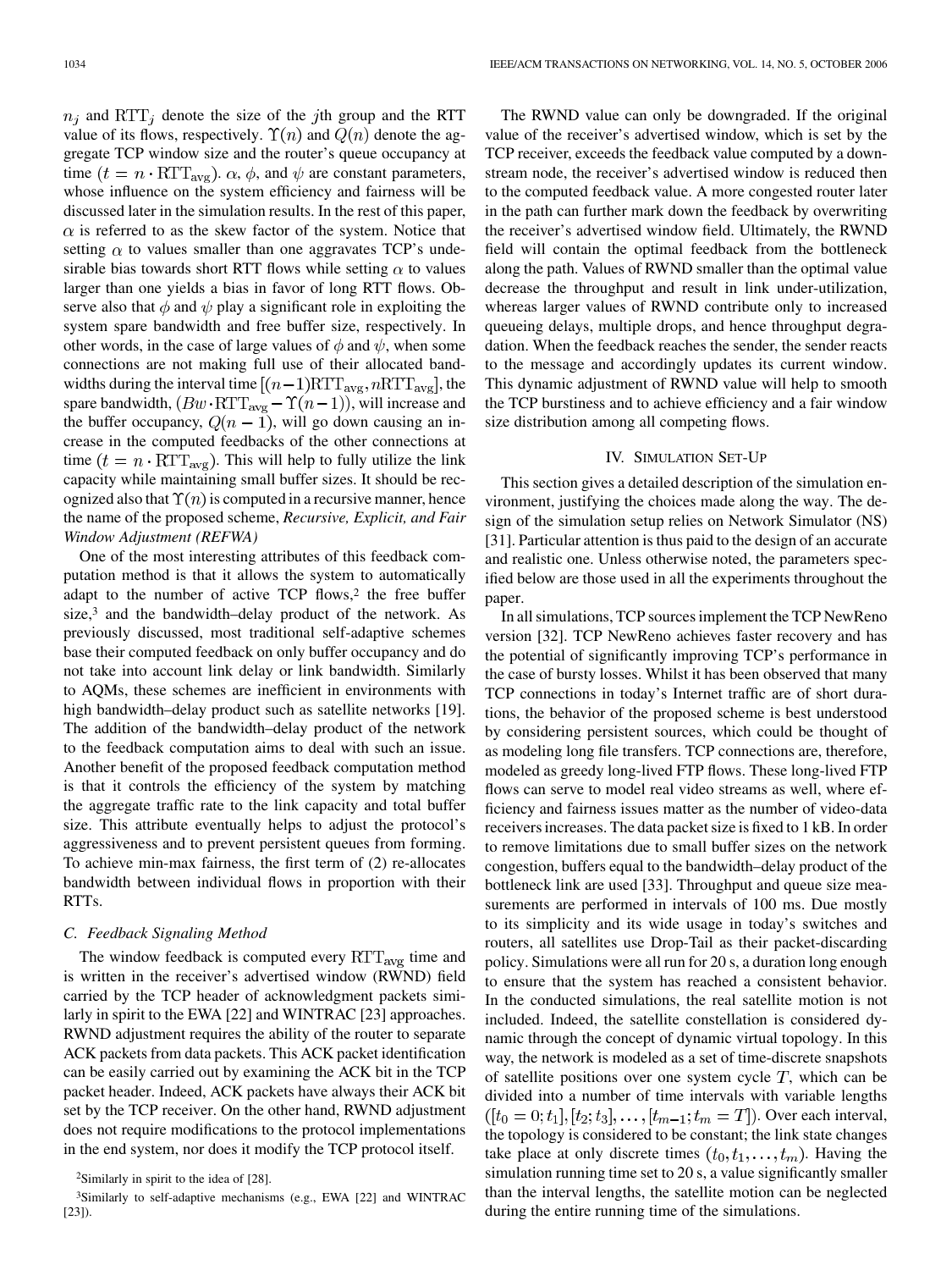<span id="page-4-0"></span>As for the links capacity, all up-links and down-links are given a capacity equal to 10 Mb/s. The ISL delay,  $\text{ISL}_{\text{delay}}$ , is set to 20 ms. These parameters are chosen with no specific purpose in mind and do not change any of the fundamental observations about the simulation results. Unless otherwise stated, all links are presumed to be error-free throughout this paper. This assumption is made so as to avoid any possible confusion between throughput degradation due to packet drops and that due to satellite channel errors.

To illustrate the issues at hand, a satellite network is modeled as a single network bottleneck as depicted in Fig. 1(a) and (b). The bottleneck link is composed of three satellites. For the sake of simplicity, senders/receivers are assumed to traverse different set of satellites before entering/leaving the bottleneck, as shown in the two figures. This assumption has no effect on the overall performance of the proposed method. To evaluate the performance of the proposed scheme in case of multiple-bottlenecks environments, Fig. 1(c) considers the case of two bottlenecks being shared by three groups of flows.

The remainder of this section presents the quantifying parameters that are used to evaluate the performance of the proposed scheme. In addition to TCP sequence number and individual flow throughput metrics that give good insight into the behavior of individual flows, the following measures will be used to capture the aggregate behavior of flows and the overall network performance:

- Bottleneck link utilization: The ratio of the aggregate throughput to the bottleneck link capacity. This measure involves the aggregate traffic behavior and indicates the efficiency of the protocol.
- Loss rate: The ratio of the dropped packets to the aggregate sent packets.
- Queue size: The queue size of the router measured every 100 ms.
- Average queue size: The average queue occupancy at the router averaged over the transmission time.
- Fairness index: This measure is defined in [\[34\]](#page-13-0). The fairness index involves the relative throughput of flows sharing a link defined as

$$
F(x) = \frac{\left(\sum_{i=1}^{N} \frac{x_i}{b_i}\right)^2}{N \cdot \sum_{i=1}^{N} \left(\frac{x_i}{b_i}\right)^2}
$$

where  $x_i$  is the actual throughput of the *i*th flow and  $b_i$  is the equal share of the bottleneck link capacity. The fairness index of a system ranges from zero to one. Low values of the fairness index represent poor fairness among the competing flows. Depending on the application and the number of TCP senders, gaining higher fairness values is sometimes worthwhile even at the cost of reduced efficiency.

#### V. PERFORMANCE EVALUATION

Having described the simulation parameters, we now direct our focus to evaluating the performance of the REFWA scheme through extensive simulation experiments. In the performance evaluation, TCP NewReno is used as a comparison term



Fig. 1. Simulation environments. (a) Single bottleneck shared by flows with equal RTTs. (b) Single bottleneck shared by flows with different RTTs. (c) Network with multiple bottlenecks.



Fig. 2. Effect of  $\phi$  and  $\psi$  on the overall network performance. (a) Link utilization  $(\%)$ . (b) Loss rate  $(\%)$ . (c) Fairness index. (d) Average queue size  $(\%)$ .

and comparisons are made in both steady-state and dynamic environments.

## *A. Effect of*  $\phi$  *and*  $\psi$

In this experiment, the used network configuration is that of Fig. 1(a). The ISL bandwidth is set to 1.544 Mb/s (e.g., T1). Eight connections are activated at the beginning of the simulation. Their starting times are uniformly distributed from 0 to 5 ms to avoid bursty losses at the simulation launch time. All connections remain open for 20 s, the simulation running time. Fig. 2 graphs the overall network performance in terms of link utilization, drops rate, fairness, and average queue size for different values of  $\phi$  and  $\psi$ . Simulation results show that large values of  $\psi$  cause higher packet losses and larger queue sizes. This can be explained by the fact that  $\psi$  aims to control the free buffer size: large values of  $\psi$  cause large bursts in the network which obviously lead to larger queue sizes and, ultimately, a higher number of packet drops. The simulation results indicate also that the system experiences a significantly higher number of drops and larger queue size in case of small values of  $\phi$ . It is observed also that the overall throughput gets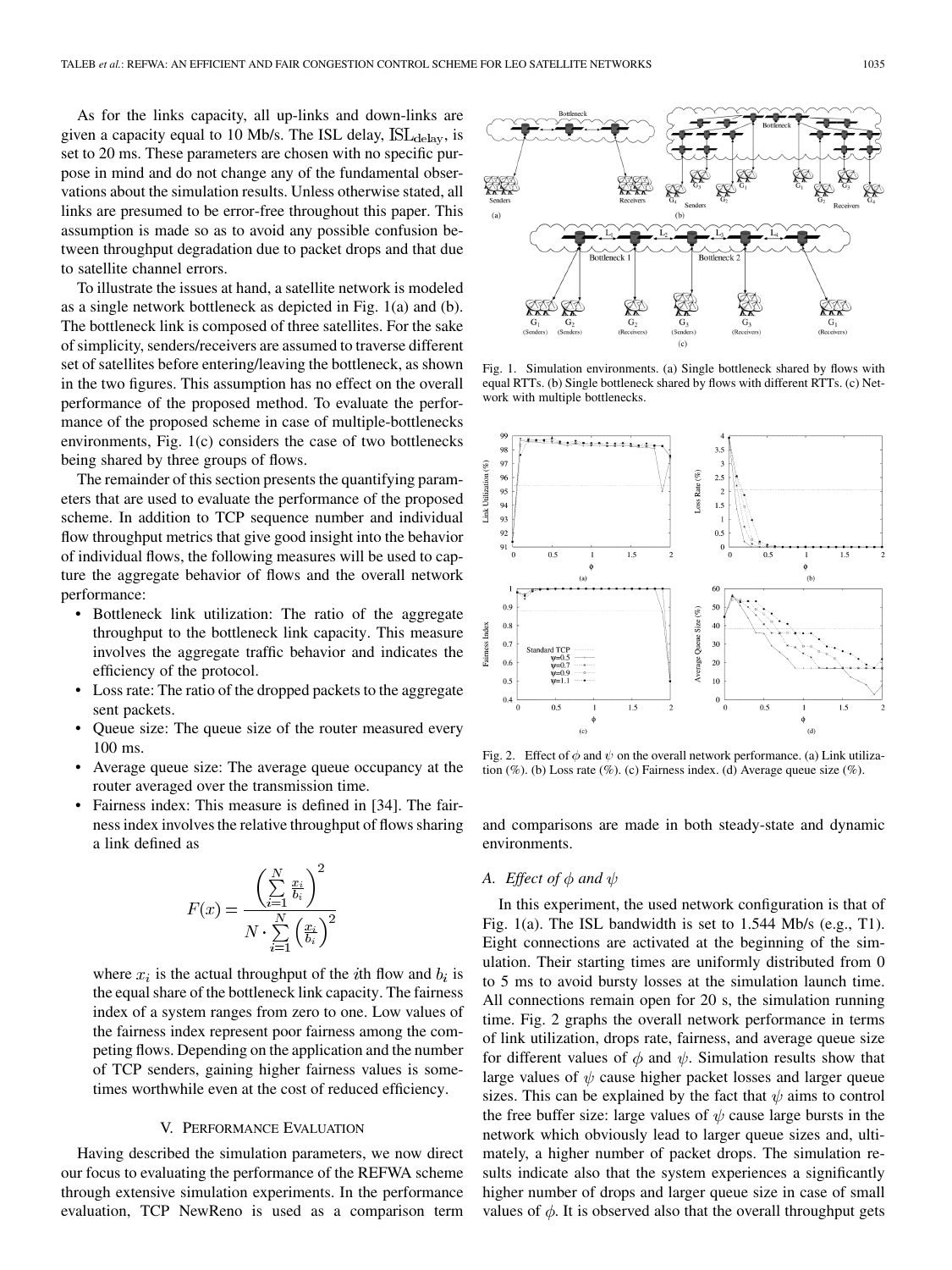0:5). (a) TCP. (b) REFWA.

5

60

 $40$ ink I

 $\overline{20}$  $\overline{0}$ 

 $\Omega$ 

<span id="page-5-0"></span>the system fairness remains unaffected. The main reason behind this performance is that in case of small values of  $\phi$ , the effect of  $\phi$  in the feedback computation becomes minimal and the proposed scheme becomes, in nature, similar to traditional self-adaptive schemes where the feedback computation is based on only the buffer occupancy (e.g., EWA [\[22\]](#page-12-0) and WINTRAC [\[23\]](#page-12-0)). In deed, having similar RTTs, flows are assigned similar portions of the bandwidth. This explains the higher value of the fairness index. However, as the bandwidth–delay product of the network is not used in the feedback computation, the allocated portions are smaller than the bandwidth flows can actually be using for sending data. This explains the lower throughput. This throughput degradation demonstrates the limitation of traditional self-adaptive schemes in environments with high bandwidth–delay products, such as satellite networks. On the other hand, it is observed that large values of  $\phi$  reduce the average queue size, yet degrade the system throughput and considerably affect its fairness.

Being interested in setting  $\phi$  and  $\psi$  to fixed values so no further tuning of the system is required, we have developed a mathematical model in [Appendix I](#page-10-0). The model helps to find the optimal values of  $\phi$  and  $\psi$  that guarantee the system's stability. In the remainder of this paper, unless otherwise specified,  $\phi$  and  $\psi$ are set to 1.5 and 0.5, respectively.

# *B. Robustness to Change in Traffic Dynamics*

This experiment aims to illustrate the effect of the change in flows count on TCP behavior and to examine how the REFWA scheme adapts to sudden increases or decreases in traffic demands. Similarly to the previous experiment, a symmetric and simple network bottleneck shared by eight connections is considered [[Fig. 1\(a\)\]](#page-4-0). As for the change in traffic demands, the following scenario is considered. The simulation is launched with four flows (first to fourth) that are let active for 5 s. At time  $t=5$  s, we start another four flows (fifth to eighth) and let them stabilize. At time  $t = 15$  s, the last four flows are deactivated. The remaining connections are left active until the end of the simulation. Due to handover occurrence in a multi-hops LEO satellite network, a TCP connection may either alter its path and compete for bandwidth with a different group of connections, or just keep its path but be forced to share the same link with newly incoming connections. Both cases will result in an abrupt change in the number of flows. This justifies the choice of the stair-step form as the form of changes in traffic dynamics in the considered scenario.

In order to demonstrate how the REFWA scheme achieves better fairness, the growth of TCP sequence numbers for each simulated TCP connection is plotted (Fig. 3). With REFWA, the slope of the sequence number lines decreases at time  $t = 5$  s as four new flows enter the system, and increases at time  $t = 15$  s as a result of extra bandwidth becoming available for the remaining active connections. Observe how REFWA helps all flows to progress evenly and to behave in an identical way, whereas, in case of only standard TCP, all TCP flows exhibit great deviations. Notice also that the slope of the sequence number growth of the newly entering flows exhibits some small oscillations or remains steady most probably due to timeouts. However, with REFWA,

100 30 Bottleneck Queue (pkts)  $25$ 

TCP<br>REFWA

 $10$ 

Time (s)

 $15$ 

 $\overline{20}$ 

 $15$ 

 $\overline{10}$ 

 $10$ 

 $Time(s)$ 

15

Fig. 4. Bottleneck link utilization and queue size measured every 100 ms time intervals ( $\phi = 1.5$ ,  $\psi = 0.5$ ) (a) Bottleneck link utilization. (b) Bottleneck

 $\overline{20}$ 

Fig. 3. Sequence number growth of the eight simulated flows ( $\phi = 1.5$ ,  $\psi =$ 



REFWA outperforms the standard TCP not only in terms of fairness and packet drops, but also in improving the link utilization and minimizing the queue size. The queue occupancy of the bottleneck link and the link utilization, measured over intervals of 100 ms, are presented in Fig. 4. The figure indicates that without REFWA, the link utilization fluctuates irregularly. In fact, TCP sources constantly probe for available bandwidth in the network until there is no space in the pipe to maintain new packets. At that time, drops become inevitable. The throughput loss is mainly due to the synchronization of these packet losses and their simultaneous recovery. These synchronized losses cause the connections to simultaneously reduce their windows and ultimately result in degraded throughput. In contrast, REFWA's utilization is always near the total capacity of the link and exhibits limited oscillations; except at time  $t = 0$  s and  $t = 5$  s due to the entry of many connections all at the same time.

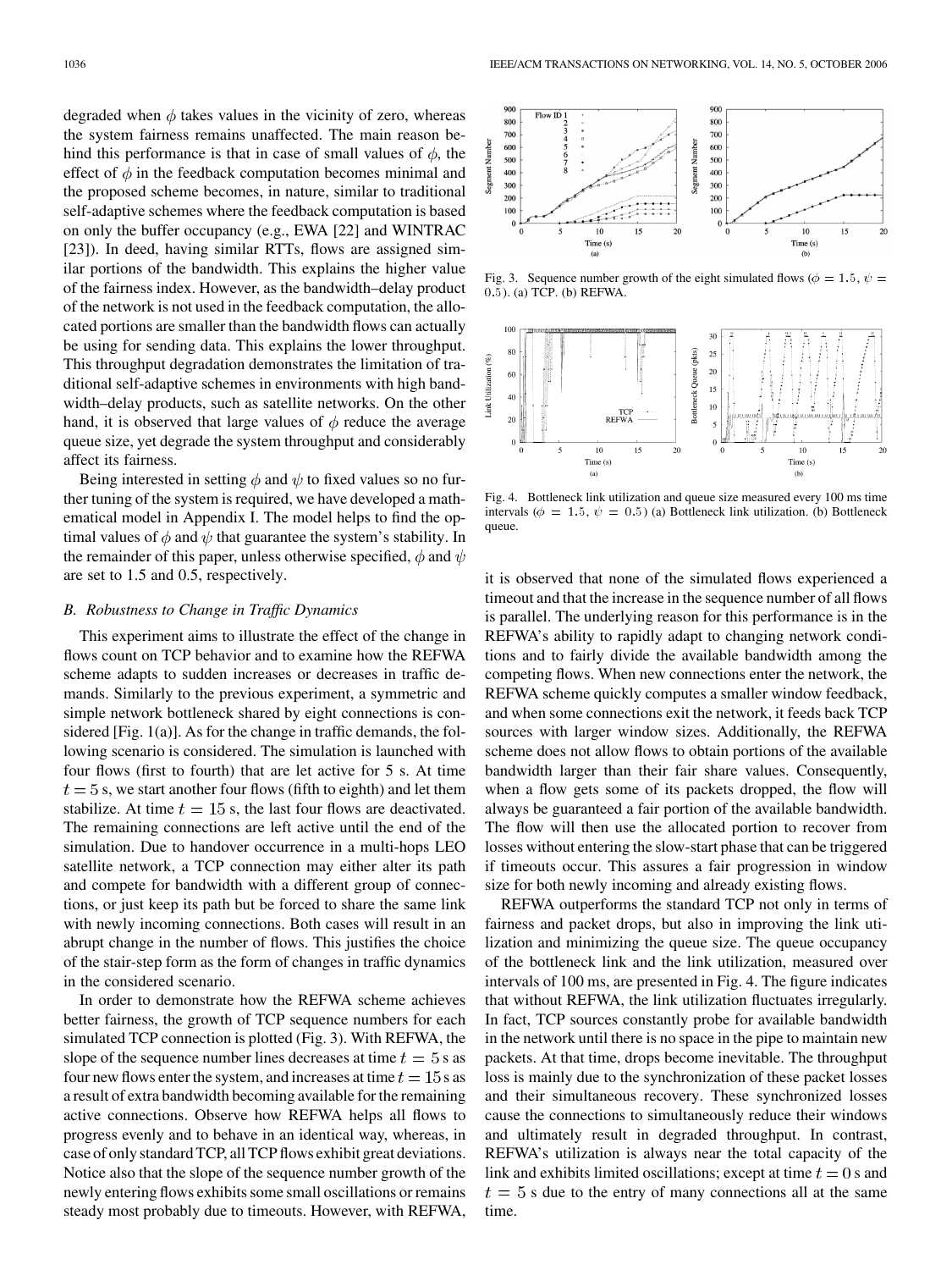[Fig. 4\(b\)](#page-5-0) demonstrates that without REFWA, TCP senders increase their window size until they cause buffer overflows. This cycle occurs repeatedly and causes the queue size to oscillate more frequently. Changes in traffic demands result also in transient overshoots in the queue size. These transient overshoots and the large oscillations in the queue size can cause timeouts and frequent underflows, thereby resulting in a substantial idling of the bottleneck link.

On the other hand, in the case of the REFWA scheme, the system is always self-adaptive to the traffic load and the number of active connections. The aggregate value of the window feedbacks of all active TCP flows remains bound to the bandwidth–delay product of the network. This attribute allows the scheme to be effective at protecting the buffer from overflows. With REFWA, the buffer underflows, mostly due to the change in traffic demands are brief and do not significantly affect the bottleneck link utilization. Whilst REFWA aims to reduce queue sizes to a minimum by preventing persistent queues from forming, it is observed that the obtained bottleneck queue size remains constant and is larger than a certain number of packets. This is mainly due to the simultaneous release of entire windows of packets in a single burst at the beginning of each RTT. One possible solution to this issue is the transmission of packets in a steady stream (multiple, small bursts) over the entire course of the RTT [\[35\]](#page-13-0).

In conclusion, the REFWA scheme manages to control the buffer occupancy well and achieves stability and robustness when a change in traffic load occurs. The average link utilization, as graphed in [Fig. 4\(a\),](#page-5-0) is perfect most of the time.

# *C. Fairness*

To explore the performance of REFWA in environments with high variance in the RTT distribution, the network topology depicted in [Fig. 1\(b\)](#page-4-0) is considered. All flows are grouped in four equally-sized groups. Flows belonging to the  $i$ th group traverse  $(2i + 1)$  satellites causing each flow to have a RTT of  $((2i+2)\cdot 40 \text{ ms})$ . A number of test scenarios was created by setting the ISL bandwidth to different typical link speeds: 1.5 Mb/s (e.g., T1), 10 Mb/s (e.g., T2), 45 Mb/s (e.g., T3), and 155 Mb/s (e.g., OC3). For each link type, the maximum number of flows, *MAX*, is fixed so that a minimum value of link fair-share can be guaranteed for all competing flows. In this experiment, the flows count remains constant throughout the simulation and is equal to *MAX*. All connections are activated at the beginning of the simulation and remain open during the simulation running time. Their starting times are uniformly distributed from 0 to 5 ms to avoid bursty losses at the simulation launch time.

First is an investigation of the effect of the skew factor  $\alpha$  on the system performance. Fig. 5 presents the overall network performance in terms of link utilization, drops rate, fairness index, and average queue size for different values of  $\alpha$ . The figure presents the system performance when the bottleneck link is T1. However, the same experiments were repeated for other link speeds and identical results were obtained. The figure demonstrates that the system fairness decreases significantly when  $\alpha$ takes values larger than one. This is because setting  $\alpha$  to values larger than one yields a bias in favor of long RTT flows. This bias causes the long RTT flows to send data with rates higher than



Fig. 5. Effect of  $\alpha$  on the overall network performance in case of link type T1 ( $\phi = 1.5, \psi = 0.5$ ). (a) Link utilization (%). (b) Loss rate (%). (c) Fairness index. (d) Average queue size (%).



Fig. 6. Individual flow throughput ( $\phi = 1.5$ ,  $\psi = 0.5$ ,  $\alpha = 1$ ). (a) Access link T1 ( $MAX = 8$  flows). (b) Access link T2 ( $MAX = 32$  flows). (c) Access link T3 ( $MAX = 128$  flows). (d) Access link OC3 ( $MAX = 512$  flows).

their fair shares resulting in traffic bursts. On the other hand, short RTT flows are allocated portions of bandwidth smaller than what it is required to achieve optimal performance. This behavior ultimately causes the system to perform poorly. This poor performance is manifested in the form of lower values of fairness index, higher loss rates, and larger queue sizes. Values of  $\alpha$  smaller than one, however, cause the system to converge to optimal fairness (higher values of fairness index) yet result in a significant degradation of the link utilization. It is observed that the system performs well when  $\alpha$  is in the vicinity of one. Unless otherwise stated, the skew factor  $\alpha$  is set to one in the remainder of this paper.

The individual throughput of the simulated flows is plotted in Fig. 6. Unlike standard TCP, which is grossly unfair towards connections with higher RTTs, the REFWA scheme attempts to fairly divide the available bandwidth among all competing flows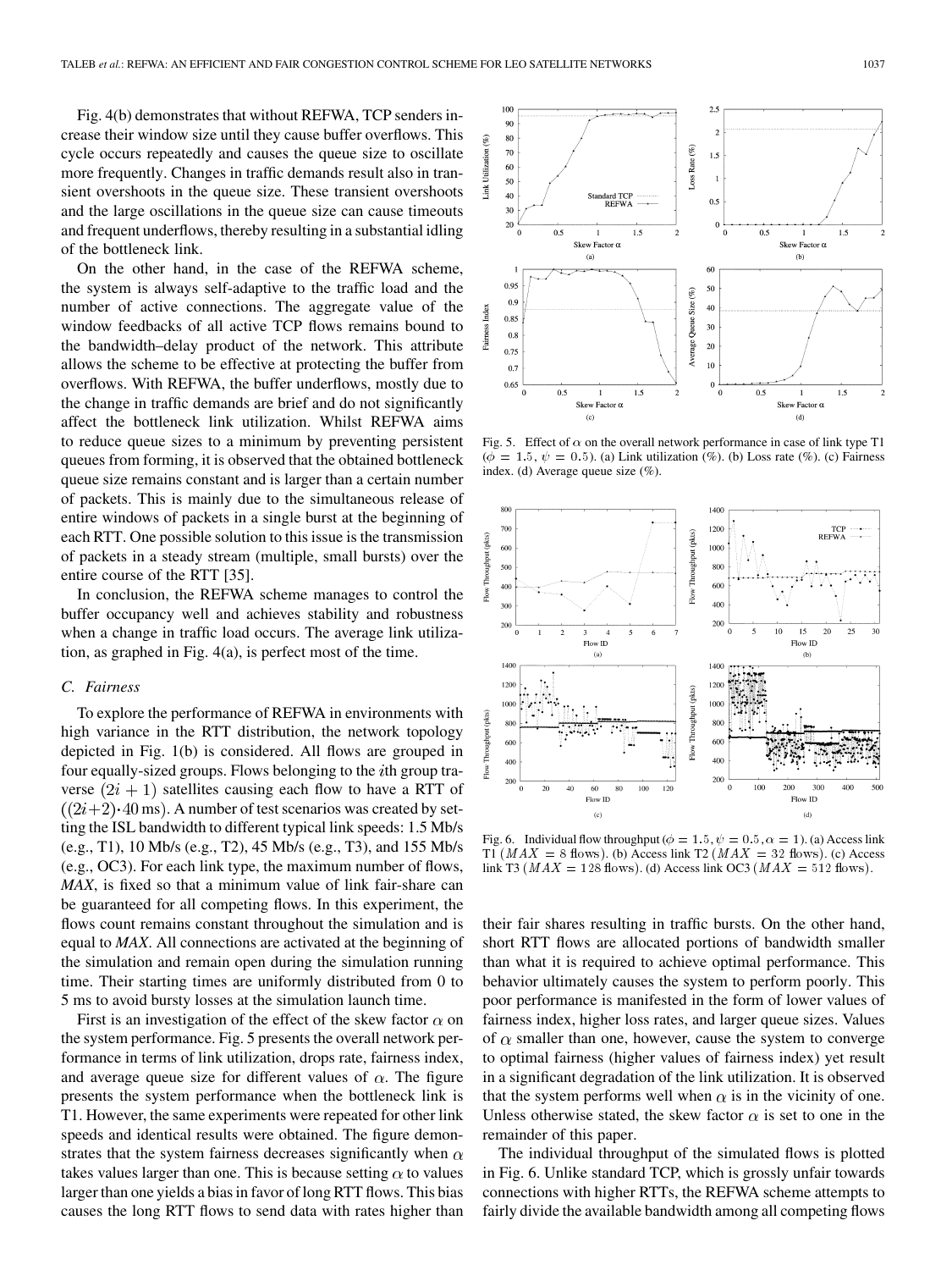while taking into account the RTT of each flow. This has led to a fair progression in window size for all flows: all the flows could send nearly the same amount of packets in case of the REFWA scheme. The figure demonstrates also the greediness of standard TCP: short RTT connections are seen to conquer most of the link bandwidth and send significantly larger number of packets compared to the long RTT connections. The obtained results confirm as well that the REFWA estimate of the average RTT of the system operates correctly in environments with high variance in the RTT distribution.

# *D. Resiliency to Errors in RTT Estimate*

As described previously, the feedback computation is based on an approximate estimate of flows RTTs. From the conducted simulation results, it was verified that the RTT value estimated from [\(1\)](#page-2-0) was different than the actual one by 30% to 45% on average. Yet, the simulation results presented so far indicate clearly the better performance of REFWA compared to standard TCP. This section aims to show further that the REFWA scheme maintains a fairly good performance even in the presence of additional RTT estimation errors. In this experiment, eight flows with different RTTs were considered and the configured network is that of [Fig. 1\(b\)](#page-4-0).

Let  $RTT_i$  and  $RTT_i$  denote the good estimate and erroneous estimate of RTT of the *i*th flow.  $e_i$  denotes the RTT estimation error ratio of the *i*th flow and is defined as follows:

$$
e_i = \frac{\mathbf{RTT}_i - \mathbf{RTT}_i}{\mathbf{RTT}_i}
$$

It should be noticed that the RTT estimation is made based on the number of hops. Therefore, any RTT estimation error value4 should be an even multiplication of  $ISL_{delay}$ . In this simulation, in order to study the overall performance of the system for different RTT error values, this fact is, however, ignored, and error ratios are deliberately derived from a uniform distribution with a zero mean and a variance of  $\sigma^2$ . In NS implementation, the extreme case is considered by setting the maximum and minimum values of the distribution to  $\sigma$  and  $-\sigma$ , respectively (max  $= \sigma$ ,  $\min = -\sigma$ ).

Fig. 7 presents the overall network performance in terms of link utilization, drops rate, and fairness index for different values of  $\sigma$ . The figure demonstrates that for reasonable values of  $\sigma$ , the REFWA scheme still maintains good performance: better link utilization and higher values of fairness index. However, large values of  $\sigma$  worsen the system performance. This aggravation is manifested in the form of link utilization degradation. From these results and given the fact that the RTT estimate was different than the actual one by 30% to 45% on average, it can be concluded that the proposed scheme shows sufficient tolerance to RTT estimation errors.

## *E. Web-like Traffic*

Since a large number of flows in today's Internet are short WEB-like flows, the interaction and resulting impact of such dynamic traffic on the REFWA scheme are discussed in this



Fig. 7. Resiliency to errors in RTT estimation for different error variances ( $\phi =$ 1.5,  $\psi = 0.5$ ,  $\alpha = 1$ ). (a) Link utilization (%). (b) Loss rate (%). (c) Fairness index. (d) Average queue size (%).

section. It has been reported in [\[36\]](#page-13-0) that WEB-like traffic tends to be self-similar in nature. In [\[37\]](#page-13-0), it is shown that self-similar traffic can be modeled as several ON/OFF TCP sources whose ON/OFF periods are drawn from heavy-tailed distributions such as the Pareto distribution. In this experiment, a scenario where a mix of ten long-lived FTP flows and a number of non-persistent flows compete for the bottleneck link bandwidth is considered. The considered network configuration is that of [Fig. 1\(a\)](#page-4-0) and the used access link type is T2. The simulation starts with ten persistent connections at time  $t = 0$  s. The persistent TCP flows remain open until the end of the simulation. At time  $t = 5$  s, the On-Off TCP flows are activated and remain open for a duration of 10 s. The ON/OFF periods of the non-persistent connections are derived from Pareto distributions with a shape equal to 1.3. The mean ON period and the mean OFF period are set to 160 ms, a value, on the average, equal to the flows RTT. This choice is deliberately made to prevent the ON/OFF TCP sources from entering the slow-start phase even after periods of idleness. This helps to illustrate the resiliency of the REFWA even in the case of significant amount of burstiness in the network.

[Fig. 8](#page-8-0) shows the bottleneck utilization, drops rate, fairness index values, and average queue size for different numbers of ON/OFF flows count. The results demonstrate the good performance of the REFWA scheme in environments with bursty traffic. The scheme maintains a higher utilization of the bottleneck link and significantly reduces the number of drops even for higher number of ON/OFF flows. This is because unlike standard TCP, the REFWA algorithm attempts to bound the aggregate window sizes of all active TCP flows to the bandwidth–delay product of the network and thus avoids overloading the bottleneck link with packets. The sequence number growths of the ten persistent TCP connections and some of the ON/OFF flows are plotted in [Fig. 9](#page-8-0). Since the number of ON/OFF TCP sources is large (case of 60 ON/OFF flows), the sequence numbers of only source 15 and every other fifth source thereafter are plotted. The figure confirms the ability of the REFWA scheme to achieve fairness even in the presence of

<sup>4</sup>The difference between the erroneous and good estimates of RTT.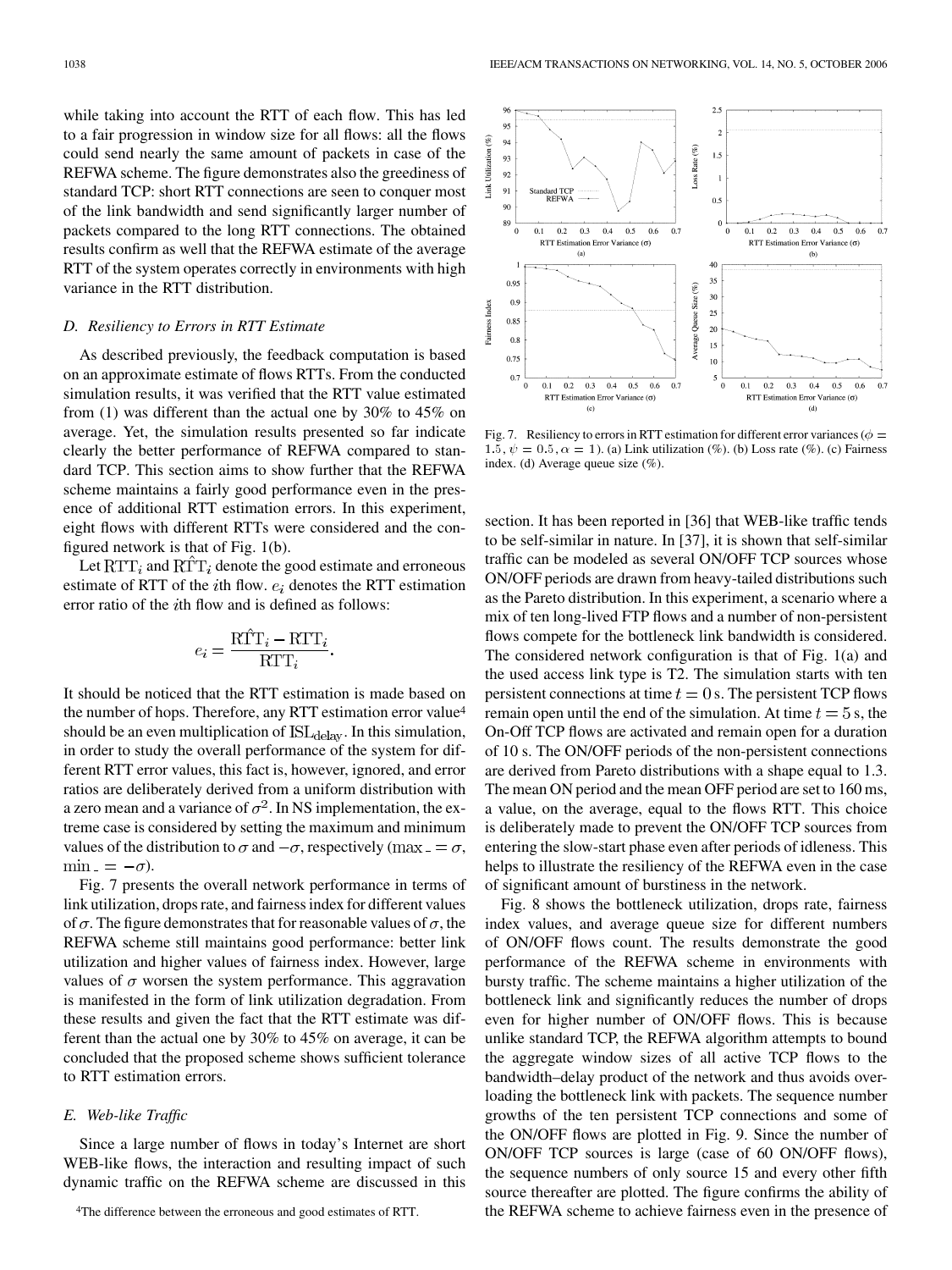<span id="page-8-0"></span>

Fig. 8. Overall performance for different values of On-Off flow counts ( $\phi$  = 1.5,  $\psi = 0.5$ ,  $\alpha = 1$ ). (a) Link utilization (%). (b) Loss rate (%). (c) Fairness index. (d) Average queue size (%).



Fig. 9. Sequence number growth of both persistent and on-off connections (case of On-Off flow count = 60,  $\phi = 1.5$ ,  $\psi = 0.5$ ,  $\alpha = 1$ ). (a) TCP. (b) REFWA.

traffic bursts. With the REFWA scheme, the progress of all persistent TCP connections remains fair during the running time of the simulation. Observe how the slope of the sequence number lines changes at time  $t = 5$  s and  $t = 15$  s as a result of entry and departure of ON/OFF flows, respectively. Note also that in case of only standard TCP, both ON/OFF and persistent flows exhibit great deviations, whereas REFWA helps all flows to fairly progress and to behave in an identical way. These results show that the REFWA scheme does not penalize the ON/OFF traffic for being idle and thus demonstrate the resiliency of the scheme to accommodate such dynamic traffic.

# *F. Performance in Presence of Multiple Bottlenecks*

So far, a simple network environment has been considered. It has been assumed that only one bottleneck is traversed by many connections and that all flows are always making full use of their allocated windows. The remainder of this section envisions a general case where connections traverse multiple bottlenecks. [Fig. 1\(c\)](#page-4-0) shows the example network configuration used in this study. The abstract configuration consists of three groups of flows. Group 1 consists of three flows and shares the first bottleneck (link *L1*) with the two flows of Group 2. Group 3 is



Fig. 10. Overall network performance of the four links ( $\phi = 1.5$ ,  $\psi = 0.5$ ,  $\alpha = 1$ ). (a) Link utilization (%). (b) Loss rate (%). (c) Fairness index. (d) Average queue size (%).

formed of four flows and shares bandwidth of the second bottleneck (link *L2*) with flows of Group 1. ISL links are given a capacity of 1.544 Mb/s *(T1)*.

Fig. 10 graphs the link utilization, the drops rate, and the average queue size experienced by the four simulated inter-satellite links. The figure shows also the performance of the proposed scheme in terms of fairness. As explained previously, the feedback value of a connection can only be downgraded along its path. If the feedback value set by a node exceeds the value computed by its downstream counterpart, the feedback value is marked down to the smaller value. In case of the considered network topology, TCP connections of Group 1 are assumed to send data with rates fed back by link *L3* that are smaller than the windows allocated by link *L1*. This obviously compels flows of Group 1 not to fully utilize their allocated bandwidths at link *L1* causing the spare bandwidth to increase and the buffer occupancy to go down. This eventually leads to an increase in the computed feedbacks at link *L1*. Flows of Group 2 will transmit data at rates equal to the computed feedback and this helps to fully utilize the link capacity while maintaining small buffer sizes. Results of Fig. 10 demonstrate the high utilization of both links *L1* and *L2*, and confirm this observation. It is noticed that without REFWA, link *L1* is also highly utilized but this is at the price of system fairness. This is because flows of Group 2 conquer most of the link bandwidth given their short RTTs. Observe also the high number of losses and large queue sizes experienced when TCP connections are controlled by only standard TCP.

[Figs. 11](#page-9-0) and [12](#page-9-0) present the queue occupancy and the average throughput of the bottleneck links *L1* and *L3*, respectively. The two figures actually confirm the results of Fig. 10. In fact, in case of TCP, both bottlenecks exhibit frequent oscillations in the queue occupancy and irregular fluctuations of the link average utilization. These transient behaviors cause a large number of packet drops and frequent idling of the bottleneck links, thereby resulting in lower link utilizations and higher drop rates. With the REFWA scheme, the link utilization of both bottlenecks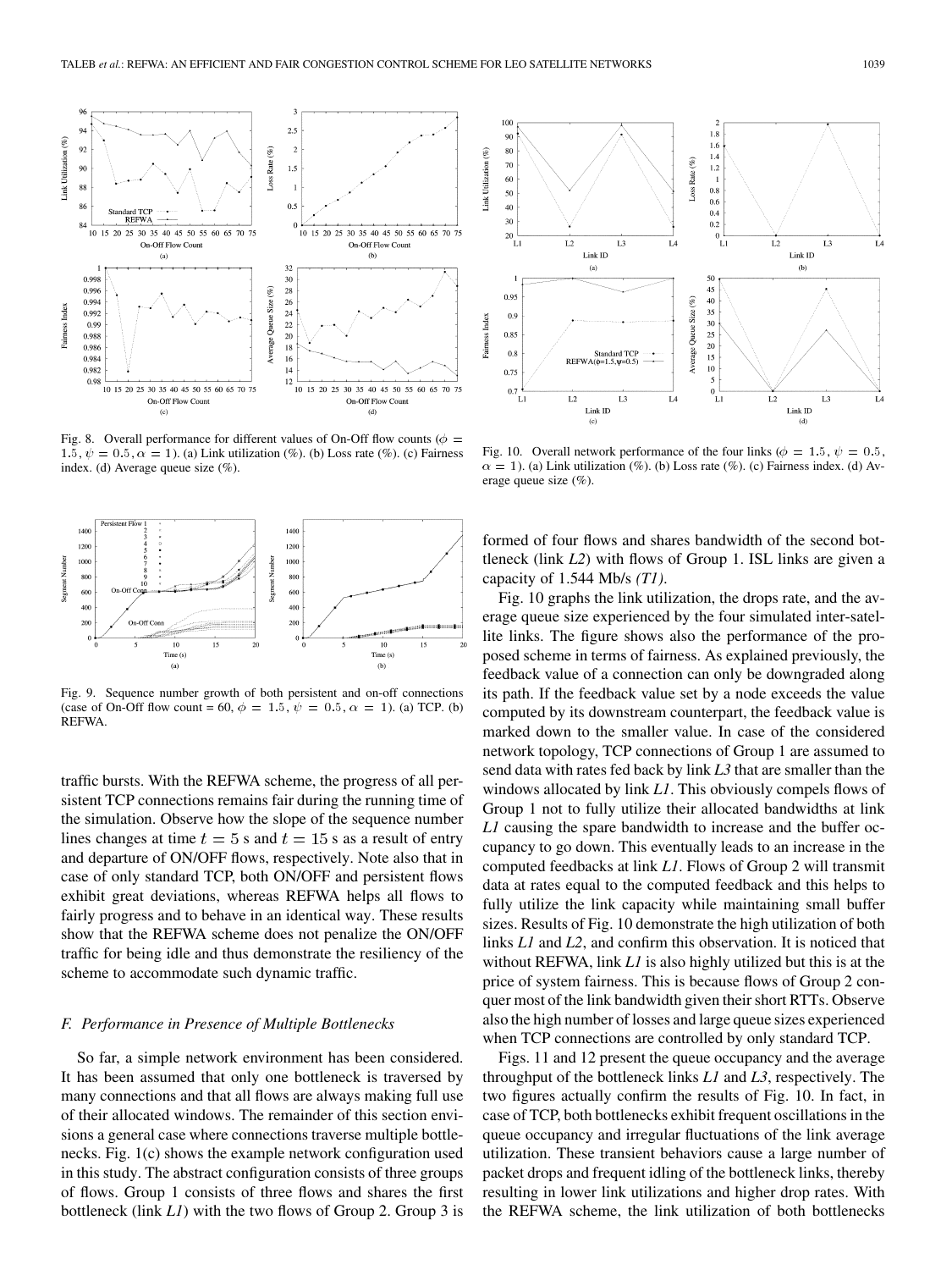<span id="page-9-0"></span>

Fig. 11. Bandwidth utilization and queue size of link L1 averaged over 100ms time interval ( $\phi = 1.5$ ,  $\psi = 0.5$ ,  $\alpha = 1$ ). (a) Bottleneck link utilization. (b) Bottleneck queue.



Fig. 12. Bandwidth utilization and queue size of link L3 averaged over 100 ms time interval ( $\phi = 1.5$ ,  $\psi = 0.5$ ,  $\alpha = 1$ ). (a) Bottleneck link utilization. (b) Bottleneck queue.

is always near total capacity, and their queue sizes are small and exhibit limited oscillations. This explains the absence of drops and higher link utilization of both links in case of REFWA ([Fig. 10\)](#page-8-0).

# *G. Performance in Environments With Channel Errors*

To compare the performance of the proposed scheme to that of Standard TCP based on the number of packet drops and overall link utilization, it has been presumed that all links were error-free in the simulations conducted so far. This assumption was made so as to avoid any possible confusion between throughput degradation due to packet drops and that due to satellite channel errors.

Admittedly, satellite environments are well known for their high bit error rates (BERs). These errors significantly impair the performance of TCP in satellite networks. To investigate the performance of REFWA in environments with BER, we consider the network configuration of [Fig. 1\(a\).](#page-4-0) The used access link type is T2. The number of simulated flows is 10. Link errors are randomly derived from a uniform distribution based loss model, and are applied to up-links. The loss probability, expressed in packet unit and referred to as the packet error rate (PER), is varied within the range  $[10^{-5}; 0.5]$ . Fig. 13 shows the bottleneck link utilization and the fairness index in case of using REFWA and TCP for different PER rates, respectively.

The figures demonstrate that for lower PER rates, the REFWA scheme outperforms TCP and achieves better utilization of network resources and higher fairness. This performance is due to the fact that packet losses due to link errors are rare, and most of packet drops are due to network congestion. This is consistent with the simulation results presented above. On the other hand, for high PER errors, the two schemes experienced an abrupt



Fig. 13. Performance evaluation REFWA and standard TCP for different PER  $(\phi = 1.5, \psi = 0.5, \alpha = 1)$ . (a) Average link utilization. (b) Fairness.

decrease in their link utilization and fairness index values. Effectively, we observe that in significantly higher PER environments (e.g.,  $PER > 0.1$ ), the link utilization experienced in case of both REFWA and TCP is almost null. The low link utilization of REFWA and TCP is due to the fact that senders misinterpret packet losses as network congestion and halve their window sizes sometimes multiple times due to multiple losses within one window of data. In deed, in case of heavy errors, the slow start threshold (ssthresh) tends to take values (say one to four packets) significantly smaller than the optimal values. Reducing the congestion window (cwnd) to the ssthresh value, as in normal TCP, drastically throttles the TCP throughput. The throughput degradation becomes further significant as the idle waiting time becomes longer due to the retransmission time-out (RTO) backoff algorithm. To conclude, while REFWA gets its throughput degraded in high PER environments, it maintains a good performance in environments with PER less than 0.01, an error rate value unlikely to occur given the recent and ongoing advances in satellite channels.

Finally, in addition to the presented experiments, comparison between the performance of REFWA and the eXplicit and Fair Window Adjustment (XFWA) scheme proposed in [\[26\]](#page-12-0) was also made and the better performance of REFWA in the case of both multiple-bottlenecks and single-bottleneck environments was verified. Due to the paper length limitation, we are not presenting these simulations results.

## VI. IMPLEMENTATION ISSUES

It should be emphasized that there are several implementation issues that must be resolved when applying the REFWA scheme to practice. For instance, a REFWA satellite should be capable of reading and modifying the TCP header in packets. This violates the IP-Security (IPSec) semantics according to which packets must be processed by only the end-systems; no third party is allowed to modify the payload. Despite such violations, a number of schemes requiring flow identification and using window adjustment have been proposed in literature [\[22\], \[23\]](#page-12-0).

The REFWA scheme could be costly in terms of resources. For example, since a REFWA satellite maintains state information for individual TCP flows, this will obviously incur more overheads at the system in terms of memory, few bytes per flow. However, the obtained performance gains (higher fairness, higher link utilizations, smaller queue sizes, and lower packet loss rates) are considerable and can be used to justify this additional cost. As for the feedback computation, it is fairly simple and requires only a few additions and a few multiplications every  $\text{RTT}_{\text{avg}}$  interval of time, as explained in [Appendix II.](#page-11-0)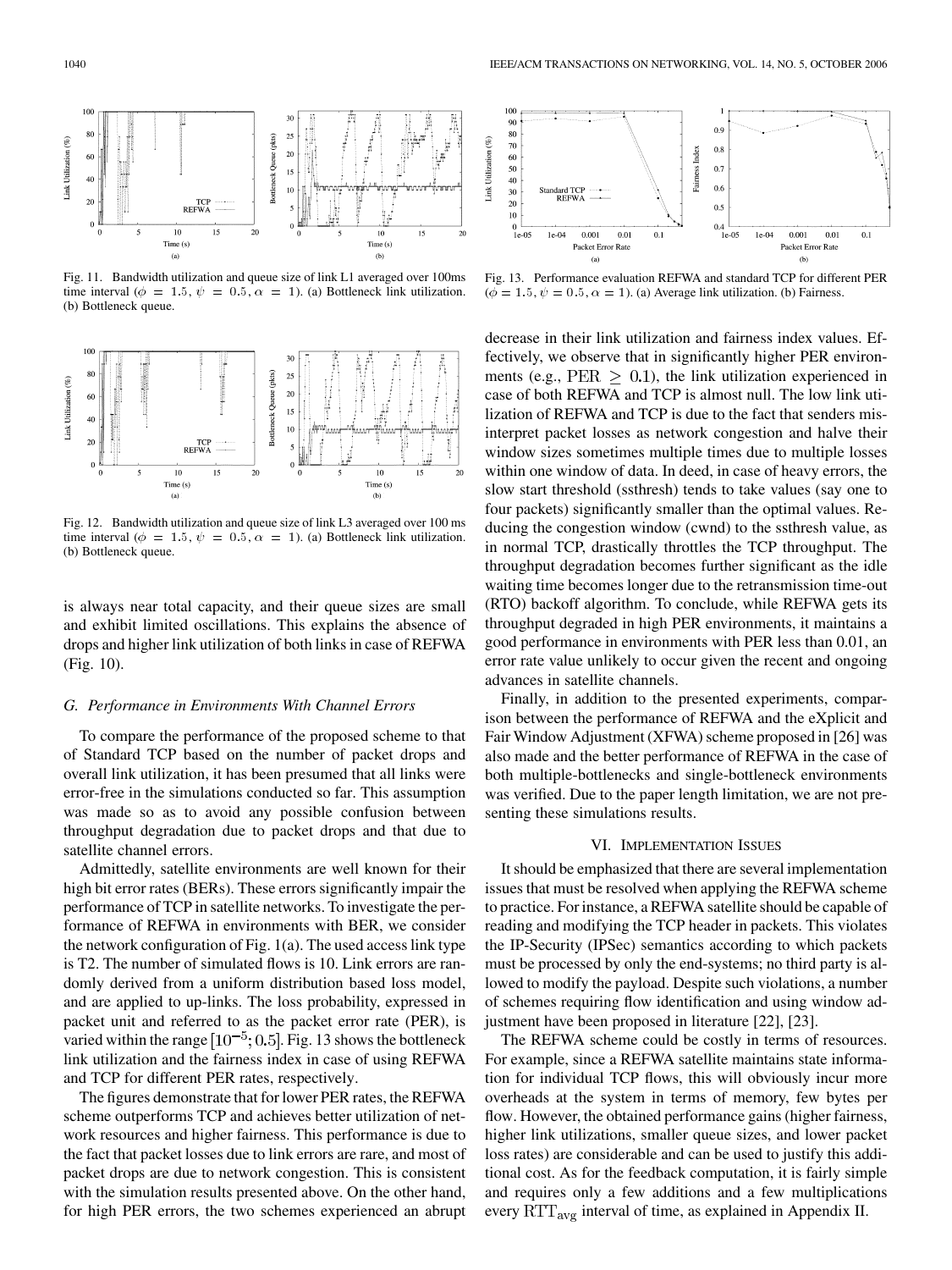<span id="page-10-0"></span>So far, we have considered end-terminals connected directly to the satellite network. We can, however, extend our studies to more general scenarios where users are placed in a fixed Internet and are connected to the satellite network via terrestrial gateways. In such case, we adopt the TCP-split concept [\[15\]](#page-12-0) used in many pioneering research work (e.g., PETRA [\[38\]\)](#page-13-0). The overall communication path between two end-terminals can be split into three connections, namely one between the sender and its correspondent gateway, another between the receiver and its correspondent gateway, and the third between the two gateways. Application of the proposed scheme is then relevant to only the latter.

Another concern about the REFWA is that packets and their acknowledgments must follow the same path if estimate of flows RTT and TCP's advertised window adjustment are to be effective. Indeed, in satellite networks, when the connection path is longer than one hop, more than one possible path between the end-systems can be simultaneously used. These multiple paths cause both data packets and acknowledgments to be received out of order and eventually degrade the overall throughput of the connection. One suggested approach to tackle this problem of in-order delivery in multi-path environments is the scheme proposed in [\[39\]](#page-13-0). The scheme measures the total propagation delays and queueing delays of these multiple paths, and uses this information to select an optimal and single path for each connection. The implementation of such a scheme can help REFWA satellites to compel forward traffic and the corresponding backward traffic to travel along the same route.

Another scenario where data packets and acknowledgments may travel along different paths and might eventually impose limitations on the performance of REFWA occurs when either the destination or the source undergoes handover from one satellite to another. Upon handover occurrence, routing tables are updated, and packets that are still in transit to the satellite that was being used by the end-system (before handover occurrence), will be routed onward to the current satellite the end-system is now using. This will cause the "in-transit" packets to travel one extra hop and eventually results in an abrupt increase or decrease in the flow delay. As a consequence, erroneous estimates of flows RTT and the total number of flows may be obtained. Feedback values of all TCP flows might accordingly be affected. Nonetheless, since parameters are periodically updated, handover occurrence is most unlikely to coincide with the time of the update operation. Even if such a coincidence happens, feedbacks are periodically computed every  $\text{RTT}_{\text{avg}}$  interval of time and good estimates of parameters can be obtained in the next update interval of time. The effect of these "in-transit" packets will be thus minimal.

#### VII. CONCLUSION

In this paper, we proposed a recursive, explicit, and fair congestion control method specifically designed for multi-hops satellite constellations. The proposed method improves TCP performance in LEO satellite networks and represents a major contribution in the area of TCP performance over satellite networks.

The method takes advantage of some specific attributes of multi-hops satellite constellations to make an approximate

estimate of flows RTT and the bandwidth–delay product of the network. To control network utilization, the scheme matches the sum of window sizes of all active TCP connections sharing a bottleneck link to the effective network bandwidth–delay product. On the other hand, Min-max fairness is achieved by assigning for each connection a weight proportional to its round-trip time. The computed feedbacks are signaled to TCP senders by modifying the receiver's advertised window (RWND) field carried by TCP ACKs. This operation can be accomplished without changing the protocol and, as a result, requires no modification to the TCP implementations in the end systems. To make the proposed method independent of the average RTT of TCP flows so the system would be applicable to any network topology with no further tuning, the stability of the REFWA scheme was studied and its parameters were set to fixed values.

We demonstrated through extensive simulation results that REFWA has the potential to substantially improve the system fairness, reduce the number of losses, and make better utilization of the link. Experiments with dynamic changes in traffic demands showed that REFWA managed to control the buffer occupancy well and to achieve stability when a change in traffic load occurred. A large part of this success is due to the ability of REFWA to rapidly divide the available bandwidth among all active flows while backing off the transmission rate of old flows upon arrival of new connections. Simulations of flows with different RTTs demonstrated the robustness of REFWA to high variance in the flows RTT distribution and showed that REFWA is significantly fair and has no bias against long RTT flows. Resiliency of the scheme to reasonable RTT estimation errors was demonstrated by simulation results and its ability to accommodate bursty traffic was verified also by considering a scenario where a mix of greedy and non-persistent flows were competing for the bandwidth of the bottleneck link. A multiple-bottlenecks network was considered and the good performance of REFWA in such environment was verified by simulation results. The performance of the REFWA scheme was also evaluated in environments with channel errors. The simulation results indicated that the proposed scheme maintained its good features even in the presence of reasonable packet error rates.

# APPENDIX I

## STABILITY ANALYSIS OF THE FEEDBACK CONTROL SCHEME

As the feedback computation is performed in a recursive manner and the feedback equation represents a close-loop system-control equation, stability in such case is required. Stability refers to the fact that under any conditions (e.g any number of flows and any distribution of their RTTs), the system should always converge to its point of equilibrium; transmission of the highest number of packets without causing network congestion. This appendix discusses the stability of the proposed scheme through a mathematical analysis. From [\(2\)](#page-2-0), the aggregate TCP window size at time  $(t = n \cdot RTT_{avg})$  is expressed as

$$
\Upsilon(n) = \Upsilon(n-1) + \phi \Big( Bw \cdot \text{RTT}_{\text{avg}} - \Upsilon(n-1) \Big) + \psi \Big( B - Q(n-1) \Big). \tag{3}
$$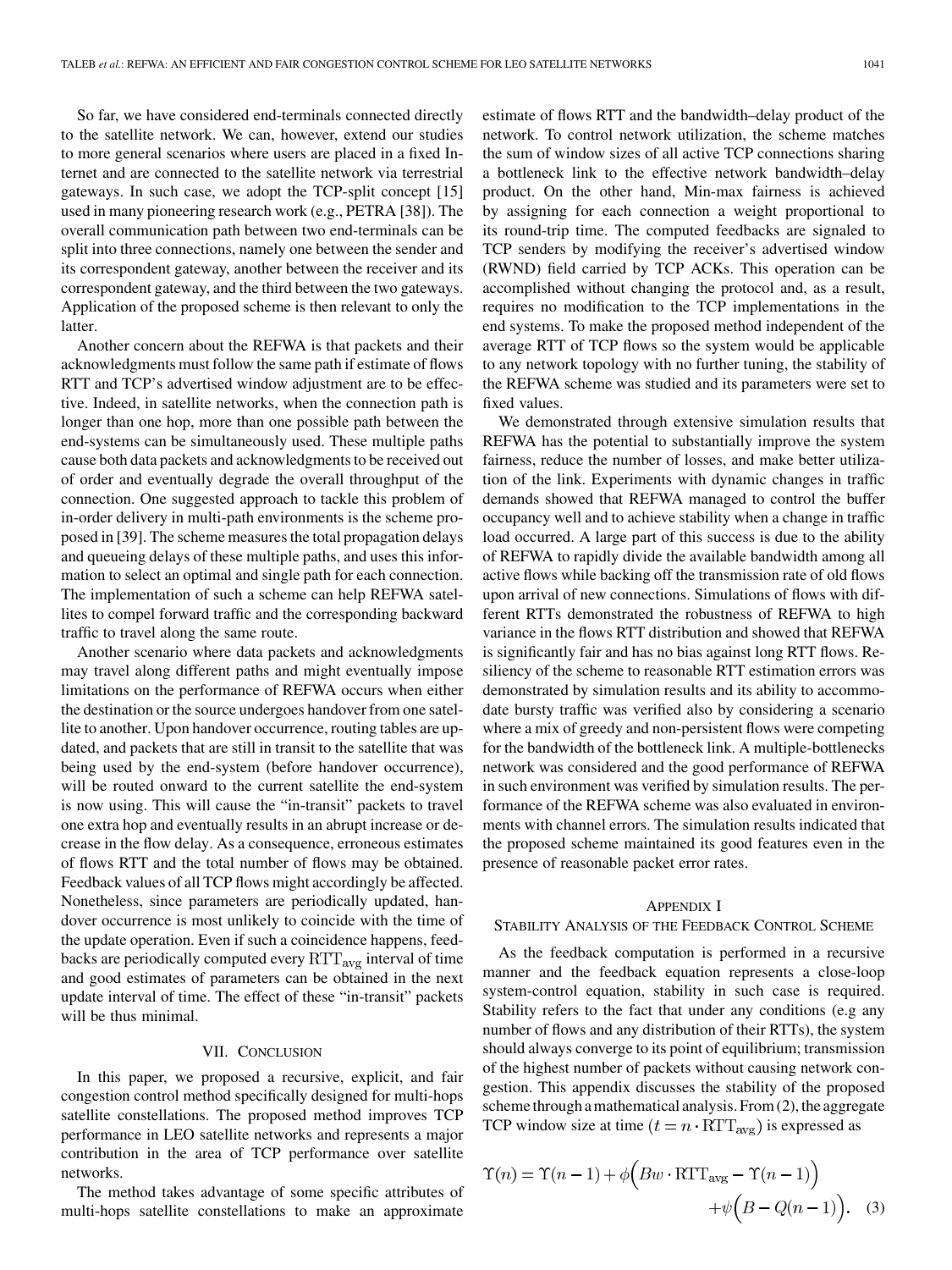<span id="page-11-0"></span>Noticing that  $Q(n - 1)$  is the queue size resulted from unsent packets of windows  $W(n-2)$ ,  $Q(n-1)$  can be expressed as follows:

$$
Q(n-1) = \Upsilon(n-2) - B\omega \cdot \text{RTT}_{\text{avg}}.
$$

We then obtain the following system-control equation:

$$
\Upsilon(n) + \Omega_1 \cdot \Upsilon(n-1) + \Omega_2 \cdot \Upsilon(n-2) = \Omega_3 \tag{4}
$$

where the triplet

$$
\Omega_1 = \phi - 1
$$
  
\n
$$
\Omega_2 = \psi
$$
  
\n
$$
\Omega_3 = \psi \cdot B + Bw \cdot RTT_{avg} \cdot (\phi + \psi).
$$

The equation can be simplified to

$$
X(n) + \Omega_1 X(n-1) + \Omega_2 X(n-2) = 1
$$

where

$$
X(n) = \Upsilon(n) + \frac{1 - \Omega_3}{1 + \Omega_1 + \Omega_2}
$$

Using the z-transform method, the discrete open-loop transfer function of the system is as follows:

$$
Z\{X(k)\} = X_z(z)
$$
  

$$
X_z(z) = \frac{z^3}{z-1} \cdot \frac{1}{z^2 + \Omega_1 z + \Omega_2}.
$$

Using Tustin's approximation

$$
X_z(z) = X_s(s)_{s = \frac{2}{\text{RTT}_{\text{avg}}}\cdot \frac{1 - z - 1}{1 + z - 1}}
$$
(5)

we obtain

$$
X_s(s) = M_1 \cdot \frac{(s + M_2)^3}{s(M_3s^2 + M_4s + M_5)}
$$
(6)

where the quintuplet

$$
M_1 = \frac{\text{RTT}_{\text{avg}}^2}{2}
$$
  
\n
$$
M_2 = \frac{2}{\text{RTT}_{\text{avg}}}
$$
  
\n
$$
M_3 = (\Omega_2 - \Omega_1 + 1)\text{RTT}_{\text{avg}}^2
$$
  
\n
$$
M_4 = 4(1 - \Omega_2)\text{RTT}_{\text{avg}}
$$
  
\n
$$
M_5 = 4(\Omega_1 + \Omega_2 + 1).
$$

The system is stable if all the roots of the transfer function denominator polynomial have negative real parts. This condition is satisfied when

$$
0 \le \Omega_1 \le \Omega_2 + 1
$$
  

$$
\Omega_2 \le 1.
$$

The magnitude and angle of the open-loop transfer function are

$$
|Y_s| = M_1 \frac{\sqrt{M_2^2 + w^2}^3}{w\sqrt{M_4^2w^2 + (M_5 - M_3w^2)^2}}
$$
  

$$
\angle Y_s = \frac{-\pi}{2} + 3 \text{Arctan}\left(\frac{w}{M_2}\right) - \text{Arctan}\left(\frac{M_4w}{M_5 - M_3w^2}\right).
$$

So as that the phase margin and magnitude are independent of the average RTT, we firstly put ( $w = \kappa / RTT$ ) where  $\kappa$  is a constant. We then have the equation shown at the bottom of the page. To simplify the system, we consider the case of  $\kappa = 2$ which represents a case of a break point frequency, and compute  $\Omega_1$  and  $\Omega_2$  such that the crossover frequency is the same as the break point frequency, in other words,  $|Y_s(\kappa=2)|=1$ . After calculation, we obtain the following condition:

$$
(1 - \Omega_2)^2 + \Omega_1^2 = \frac{1}{2}.
$$
 (7)

A specific case is when  $\phi = \frac{3}{2}, \psi = \frac{1}{2}$ .

# APPENDIX II FEEDBACK COMPUTATION LOAD

This appendix aims to demonstrate that REFWA is fairly simple to implement and does not require large computation work at the routers on-board the satellites.

First, let  $h_i$  denote the number of hops traversed by the flows of the jth group. From  $(1)$ , the estimated RTT value of flows of the *j*th group is

$$
RTT_j = 2h_j \cdot ISL_{delay}
$$

where  $(\hbar_j = h_j + 1)$ . From [\(2\)](#page-2-0), the feedback of flows of the  $m$ th group can be expressed as

$$
F_j(n) = \hbar_j^{\alpha} \cdot \frac{1}{\sum_{k=1}^M n_k \hbar_k^{\alpha}} \cdot \Upsilon(n).
$$

$$
|Y_s| = \frac{\sqrt{4 + \kappa^2}^3}{2k\sqrt{16(1 - \Omega_2)^2\kappa^2 + (4(\Omega_1 + \Omega_2 + 1) - \kappa^2(\Omega_2 - \Omega_1 + 1))^2}}
$$
  

$$
\angle Y_s = \frac{-\pi}{2} + 3 \text{Arctan}(\kappa/2) - \text{Arctan}\left(\frac{4\kappa(1 - \Omega_2)}{4(\Omega_1 + \Omega_2 + 1) - k^2(\Omega_2 - \Omega_1 + 1)}\right)
$$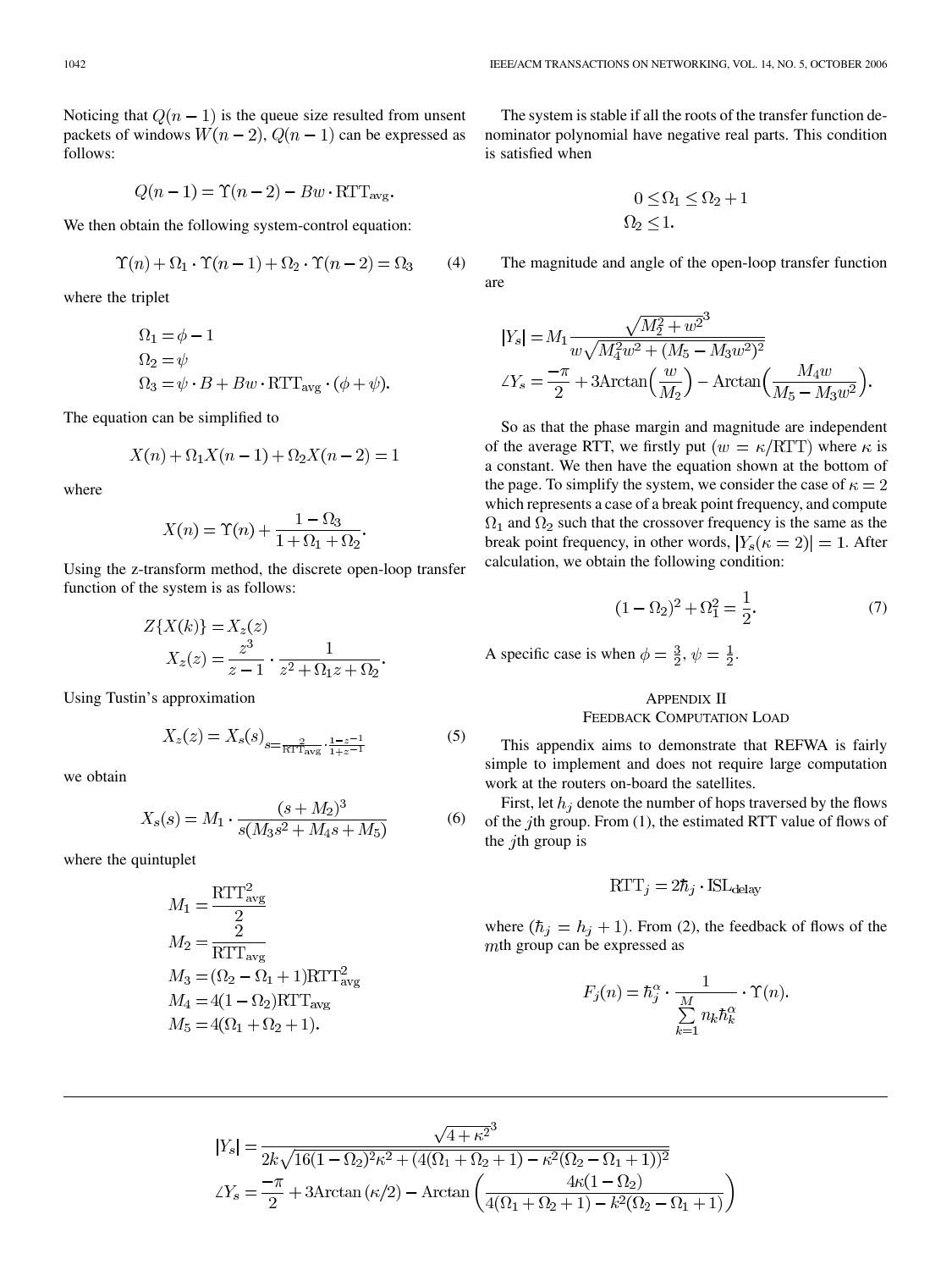<span id="page-12-0"></span>Let N denote the total number of TCP flows. The  $RTT_{avg}$  and  $N$  are computed as follows:

$$
\text{RTT}_{\text{avg}} = 2 \frac{\sum_{k=1}^{M} n_k \cdot \hbar_k}{N} \cdot \text{ISL}_{\text{delay}}
$$

$$
N = \sum_{k=1}^{M} n_k.
$$

Taking account of the  $\text{RTT}_{\text{avg}}$  and N computations, and considering the case of  $\alpha = 1$  (for the sake of simplicity), the computation of  $\Upsilon(n)$  gives rise to only one division, two subtractions,  $(2M + 2)$  additions, and  $(M + 3)$  multiplications. The term  $\left(\frac{1}{\sqrt{M}}\right)$ , on the other hand, requires only one division,  $M$  additions, and  $M$  multiplications. Since the values of  $\Upsilon(n)$  and  $\left(\frac{1}{\Box M}\right)$  are the same for all flows, the periodic feedback computation of the whole system necessitates only two divisions, two subtractions,  $(3M + 2)$  additions, and  $(2M + 3)$  multiplications.

On the other hand, the value of  $M$  depends on the architecture of the satellite constellation and is always inferior than the maximum number of hops that can be traversed by any connection between any two terrestrial terminals. This threshold is denoted as  $\chi$ . For instance, Wood [\[40\]](#page-13-0) has shown through extensive simulation results that the longest one-way propagation delay experienced in the Teledesic constellation was less than 140 ms. Given the fact that the ISL delay is 20 ms, the parameter  $\chi$  can be assumed to be six in case of Teledesic constellation.

To conclude, the implementation of REFWA scheme is fairly simple and routers on-board REFWA satellites are not required to perform large work to compute feedbacks: a maximum of two divisions, two subtractions,  $(3\chi + 2)$  additions, and  $(2\chi +$ 3) multiplications. Furthermore, this computation work is not performed per packets or flows, but only once every  $RTT_{avg}$ interval of time. In case of Teledesic, the maximum amount of computation load required at each REFWA router is merely two divisions, two subtractions, 20 additions, and 15 multiplications. Note that this amount of computation load is practical even for high-speed routers.

#### ACKNOWLEDGMENT

The authors acknowledge the valuable comments and suggestions of the three anonymous reviewers who have greatly helped us improve the quality of this manuscript.

#### **REFERENCES**

- [1] I. F. Akyildiz, E. Ekici, and M. D. Bender, "MLSR: A novel routing algorithm for multilayered satellite IP networks," *IEEE/ACM Trans. Netw.*, vol. 10, no. 3, pp. 411–424, Jun. 2002.
- [2] K. Thompson, G. J. Miller, and R. Wilder, "Wide-area Internet traffic patterns and characteristics," *IEEE Network Mag.*, vol. 11, no. 6, pp. 10–23, Nov./Dec. 1997.
- [3] R. Morris, "TCP behavior with many flows," in *Proc. IEEE Int. Conf. Network Protocol (ICNP'97)*, Atlanta, GA, Oct. 1997, pp. 205–211.
- [4] T. V. Lakshman and U. Madhow, "The performance of TCP/IP for networks with high bandwidth-delay products and random loss," *IEEE/ACM Trans. Netw.*, vol. 5, no. 3, pp. 336–350, Jun. 1997.
- [5] Y. R. Yang, M. S. Kim, and S. S. Lam, "Transient behaviors of TCPfriendly congestion control protocols," in *Proc. IEEE INFOCOM*, Anchorage, AK, Mar. 2001, pp. 1716–1725.
- [6] G. Montenegro, S. Dawkins, M. Kojo, V. Magretand, and N. Vaidya, "Long thin networks," RFC 2757, 2000.
- [7] L. Wood, G. Pavlou, and B. Evans, "Effects on TCP of routing strategies in satellite constellations," *IEEE Commun. Mag.*, vol. 39, no. 3, pp. 172–181, Mar. 2001.
- [8] T. Taleb, N. Kato, and Y. Nemoto, "A recursive, explicit and fair method to efficiently and fairly adjust TCP windows in satellite networks," in *Proc. IEEE Int. Conf. Communications (ICC)*, Paris, France, Jun. 2004, pp. 4268–4274.
- [9] C. Partridge and T. J. Shepard, "TCP/IP performance over satellite links," *IEEE Network Mag.*, vol. 11, no. 5, pp. 44–49, Sep./Oct. 1997.
- [10] M. Allman, S. Floyd, and C. Partridge, "Increasing TCP's initial window," RFC 2414, 1998.
- [11] I. F. Akyildiz, G. Morabito, and S. Palazzo, "TCP-peach: A new congestion control scheme for satellite IP networks," *IEEE/ACM Trans. Netw.*, vol. 9, no. 3, pp. 307–321, Jun. 2001.
- [12] V. N. Padmanabhan and R. Katz, "TCP fast start: A technique for speeding up web transfers," in *Proc. IEEE GLOBECOM*, Sydney, Australia, 1998, pp. 41–46.
- [13] T. Henderson and R. Katz, "Transport protocols for Internet-compatible satellite networks," *IEEE J. Sel. Areas Commun.*, vol. 17, no. 2, pp. 326–344, Feb. 1999.
- [14] H. Balakrishnan, V. N. Padmanabhan, and R. Katz, "A comparison of mechanisms for improving TCP performance over wireless links," *IEEE/ACM Trans. Netw.*, vol. 5, no. 6, pp. 756–769, Dec. 1997.
- [15] A. Bakre and B. R. Badrinath, "I-TCP: Indirect TCP for mobile hosts," in *Proc. 15th Int. Conf. Distributed Computing Systems (ICDCS'95)*, Vancouver, Canada, May 1995, pp. 136–143.
- [16] S. Athuraliya, V. H. Li, S. H. Low, and Q. Yin, "REM: Active queue management," *IEEE Network Mag.*, vol. 15, no. 3, pp. 48–53, May 2001.
- [17] S. Floyd and V. Jacobson, "Random early detection gateways for congestion avoidance," *IEEE/ACM Trans. Netw.*, vol. 1, no. 4, pp. 397–413, Aug. 1993.
- [18] K. K. Ramakrishnan and S. Floyd, "A proposal to add Explicit Congestion Notification (ECN) to IP," RFC 2481, 1999.
- [19] S. H. Low, F. Paganini, J. Wang, S. Adlakha, and J. C. Doyle, "Dynamics of TCP/AQM and a scalable control," in *Proc. IEEE INFOCOM*, New York, Jun. 2002, pp. 239–248.
- [20] L. S. Brakmo and L. L. Peterson, "TCP Vegas: End to end congestion avoidance on a global Internet," *IEEE J. Sel. Areas Commun.*, vol. 13, no. 8, pp. 1465–1480, Oct. 1995.
- [21] D. Katabi, M. Handley, and C. Rohrs, "Congestion control for high bandwidth-delay product networks," in *Proc. ACM SIGCOMM*, Pittsburgh, PA, Aug. 2002, pp. 89–102.
- [22] L. Kalampoukas, A. Varma, and K. K. Ramakrishnan, "Explicit window adaptation: A method to enhance TCP performance," *IEEE/ACM Trans. Netw.*, vol. 10, no. 3, pp. 338–350, Jun. 2002.
- [23] J. Aweya, M. Ouellette, D. Y. Montuno, and Z. Yao, "WINTRAC: A TCP window adjustment scheme for bandwidth management," *Perform. Eval.*, vol. 46, no. 1, pp. 1–44, Sep. 2001.
- [24] A. K. Choudhury and E. L. Hahne, "Dynamic queue length thresholds in a shared memory ATM switch," in *Proc. IEEE INFOCOM*, San Francisco, CA, Mar. 1996, pp. 679–687.
- [25] T. Taleb, N. Kato, and Y. Nemoto, "On improving the efficiency and fairness of TCP over broadband satellite networks," in *Proc. IEEE VTC 2003 Fall*, Orlando, FL, Oct. 2003.
- [26] ——, "An explicit and fair window adjustment method to enhance TCP efficiency and fairness over multi-hops satellite networks," *IEEE J. Sel. Areas Commun.*, vol. 22, no. 2, pp. 371–387, Feb. 2004.
- [27] C. Jin, H. Wang, and K. G. Shin, "Hop-count filtering: An effective defense against spoofed traffic," in *Proc. 10th ACM Int. Conf. Computer and Communications Security (CCS)*, Washington, DC, Oct. 2003, pp. 30–41.
- [28] R. Morris, "Scalable TCP congestion control," in *Proc. IEEE IN-FOCOM*, Tel Aviv, Israel, Mar. 2000, pp. 1176–1183.
- [29] S. B. Fredj, S. O. Boulahia, and J. W. Robers, "Measurement-based admission control for elastic traffic," in *Proc. Int. Teletraffic Congress (ITC-17)*, Salvador da Bahia, Brazil, Sep. 2001, pp. 161–172.
- [30] L. Qiu, Y. Zhang, and S. Keshav, "On individual and aggregate TCP performance," in *Proc. 7th Annu. Int. Conf. Network Protocols (ICNP)*, Toronto, Canada, Oct./Nov. 1999.
- [31] UCB/LBNL/VINT Network Simulator—ns (Version 2), VINT Project [Online]. Available: http://www.isi.edu/nsnam/ns/
- [32] S. Floyd and T. Henderson, "The NewReno modifications to TCP's Fast Recovery Algorithm," RFC 2582, 1999.